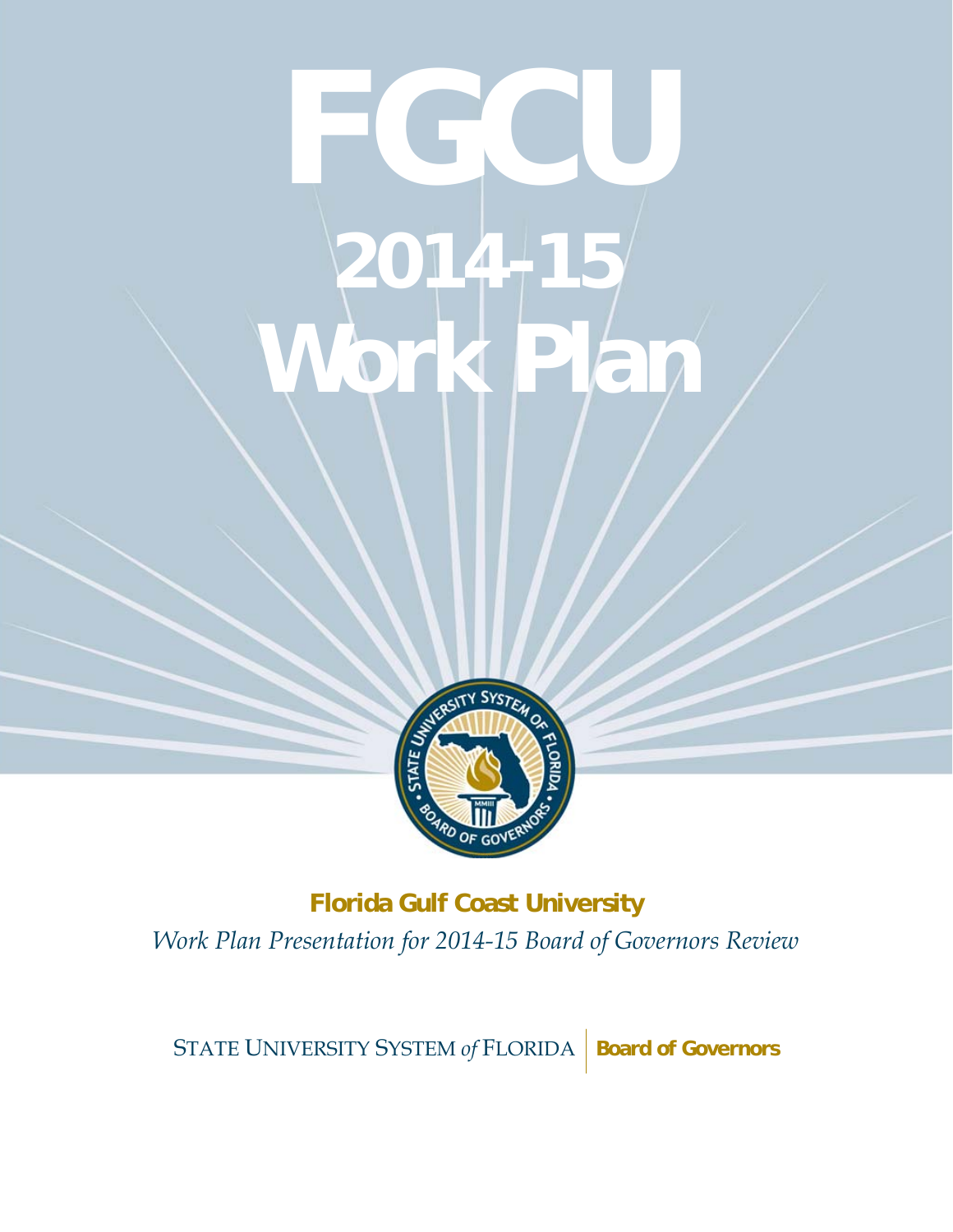

# **INTRODUCTION**

*The State University System of Florida has developed three tools that aid in guiding the System's future.* 

- *1) The Board of Governors' new Strategic Plan 2012-2025 is driven by goals and associated metrics that stake out where the System is headed;*
- *2) The Board's Annual Accountability Report provides yearly tracking for how the System is progressing toward its goals;*
- *3) Institutional Work Plans connect the two and create an opportunity for greater dialogue relative to how each institution contributes to the System's overall vision.*

*These three documents assist the Board with strategic planning and with setting short-, mid- and long-term goals. They also enhance the System's commitment to accountability and driving improvements in three primary areas of focus: 1) academic quality, 2) operational efficiency, and 3) return on investment.* 

*The Board will use these documents to help advocate for all System institutions and foster even greater coordination with the institutions and their Boards of Trustees.* 

*Once a Work Plan is approved by each institution's respective Boards of Trustees, the Board of Governors will review and consider the plan for potential acceptance of 2014-15 components. Longer-term components will inform future agendas of the Board's Strategic Planning Committee. The Board's acceptance of a work plan does not constitute approval of any particular component, nor does it supersede any necessary approval processes that may be required for each component.*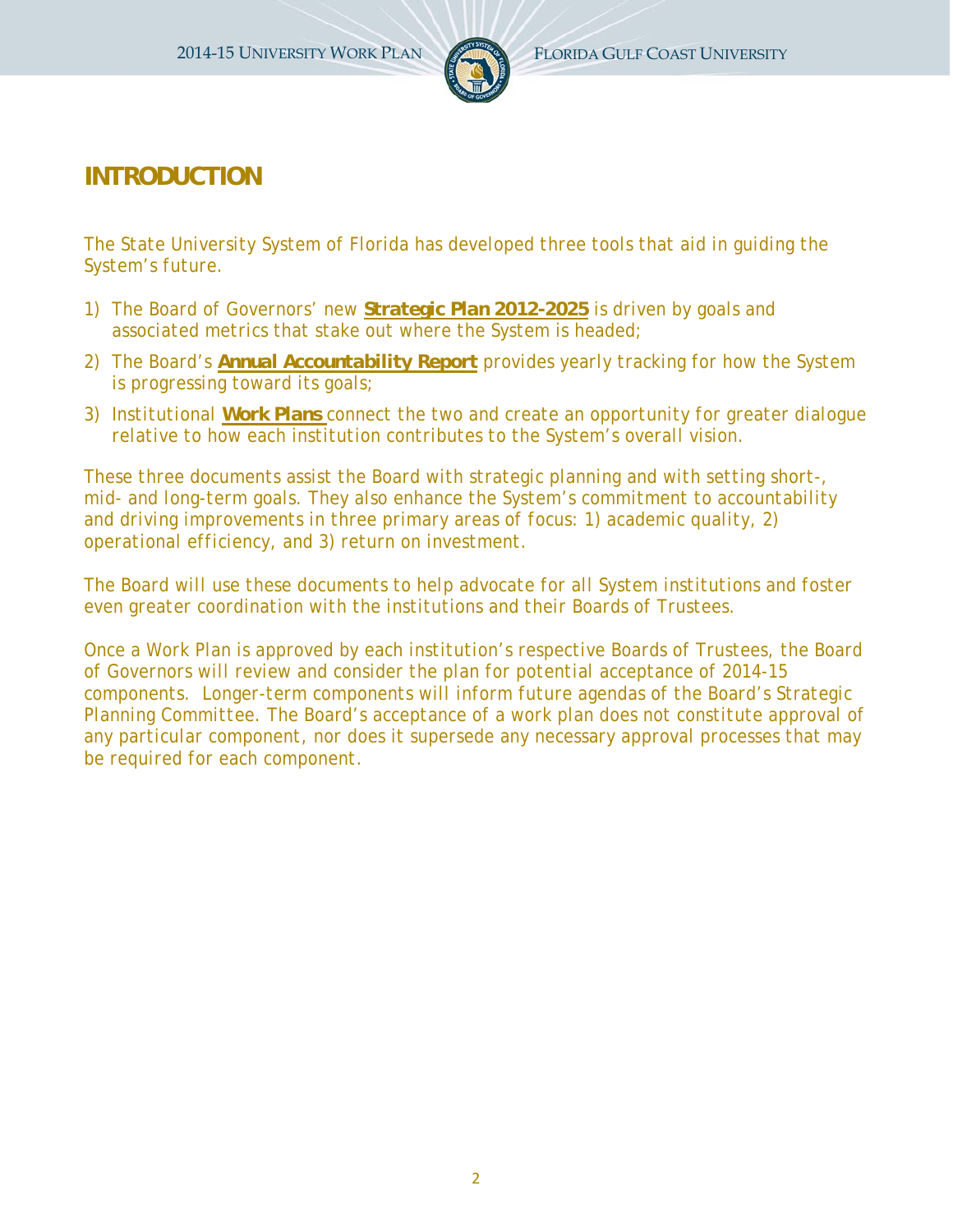

# **TABLE OF CONTENTS**

# **1. STRATEGY**

- a. Mission Statement
- b. Vision Statement
- c. Statement of Strategy
- d. Strengths and Opportunities
- e. Key Initiatives & Investments
- **2. PERFORMANCE BASED FUNDING METRICS**

# **3. OTHER KEY PERFORMANCE INDICATORS**

- a. Goals Common to All Universities
- b. Goals Specific to Research Universities
- c. Institution Specific Goals

# **4. OPERATIONS**

- a. Fiscal Information *(includes Tuition Differential Fee Request)*
- b. Enrollment Planning
- c. Academic Program Coordination
- **5. DEFINITIONS**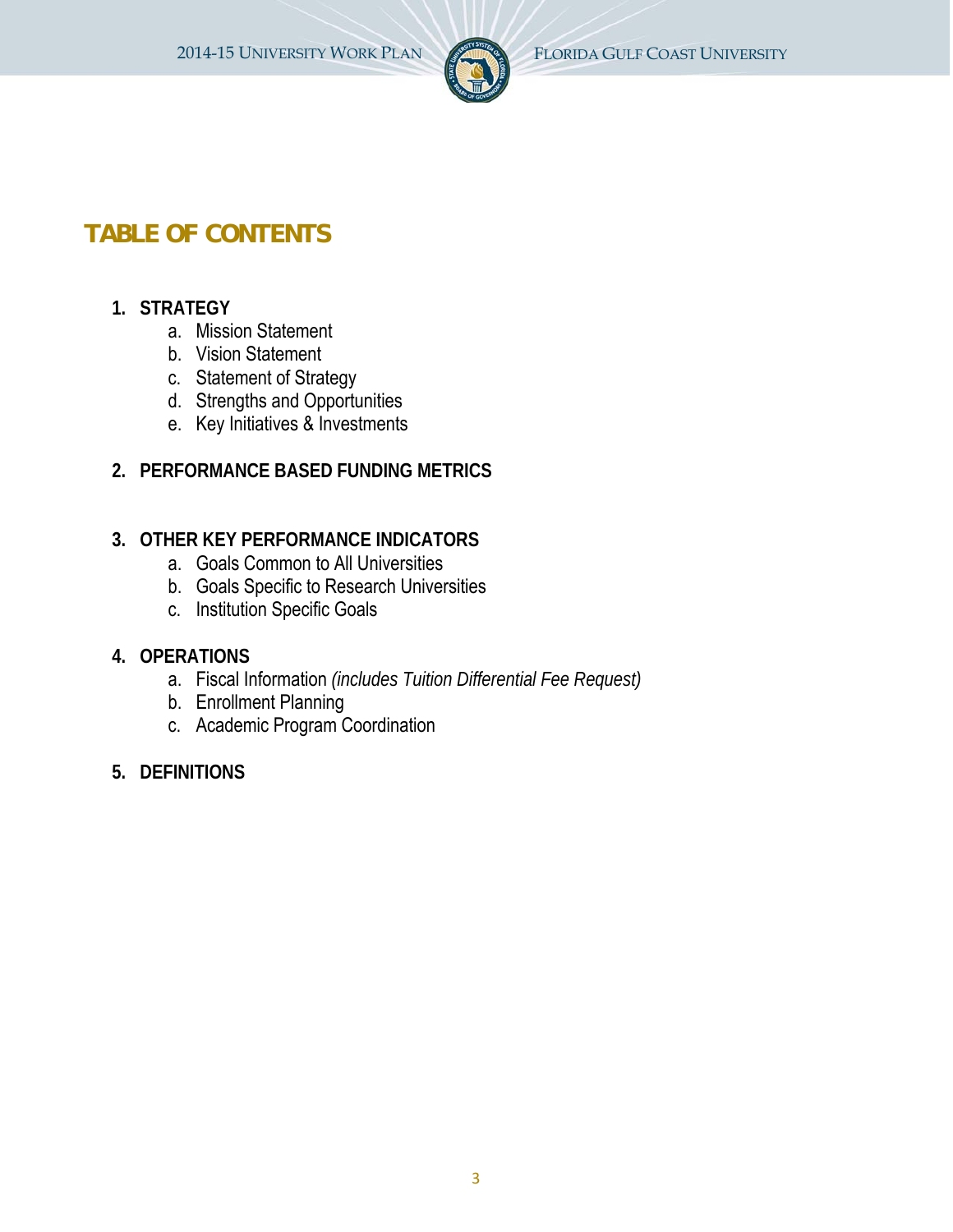

# **MISSION STATEMENT (What is your purpose?)**

Established on the verge of the 21st century, Florida Gulf Coast University infuses the strengths of the traditional public university with innovation and learning-centered spirit, its chief aim being to fulfill the academic, cultural, social, and career expectations of its constituents. Outstanding faculty upholds challenging academic standards and balance research, scholarly activities, and service expectations with their central responsibilities of teaching and mentoring. Working together, faculty and staff of the University transform students' lives and the southwest Florida region. Florida Gulf Coast University continuously pursues academic excellence, practices and promotes environmental sustainability, embraces diversity, nurtures community partnerships, values public service, encourages civic responsibility, cultivates habits of lifelong learning, and keeps the advancement of knowledge and pursuit of truth as noble ideals at the heart of the university's purpose.

# **VISION STATEMENT (What do you aspire to?)**

Florida Gulf Coast University will achieve national prominence in undergraduate education with expanding recognition for graduate programs.

# **STATEMENT OF STRATEGY (How will you get there?)**

### *Given your mission, vision, strengths and available resources, provide a brief description of your market and your strategy for addressing and leading it.*

FGCU is a public comprehensive regional university principally serving the five-county area of Southwest Florida comprised of Charlotte, Collier, Glades, Hendry, and Lee. The university's appeal also extends to other counties in South Florida and mainly attracts traditional age undergraduates who increasingly are seeking a residential experience at an institution noted for its environmental commitment and community engagement. FGCU offers these students the opportunity to acquire a sound foundation in the liberal arts and sciences complemented by a focused education in a number of professional fields and Science, Technology, Engineering and Mathematics (STEM) disciplines. The success of this approach is reflected in the number of students who choose majors in these disciplines and in their postgraduation employment.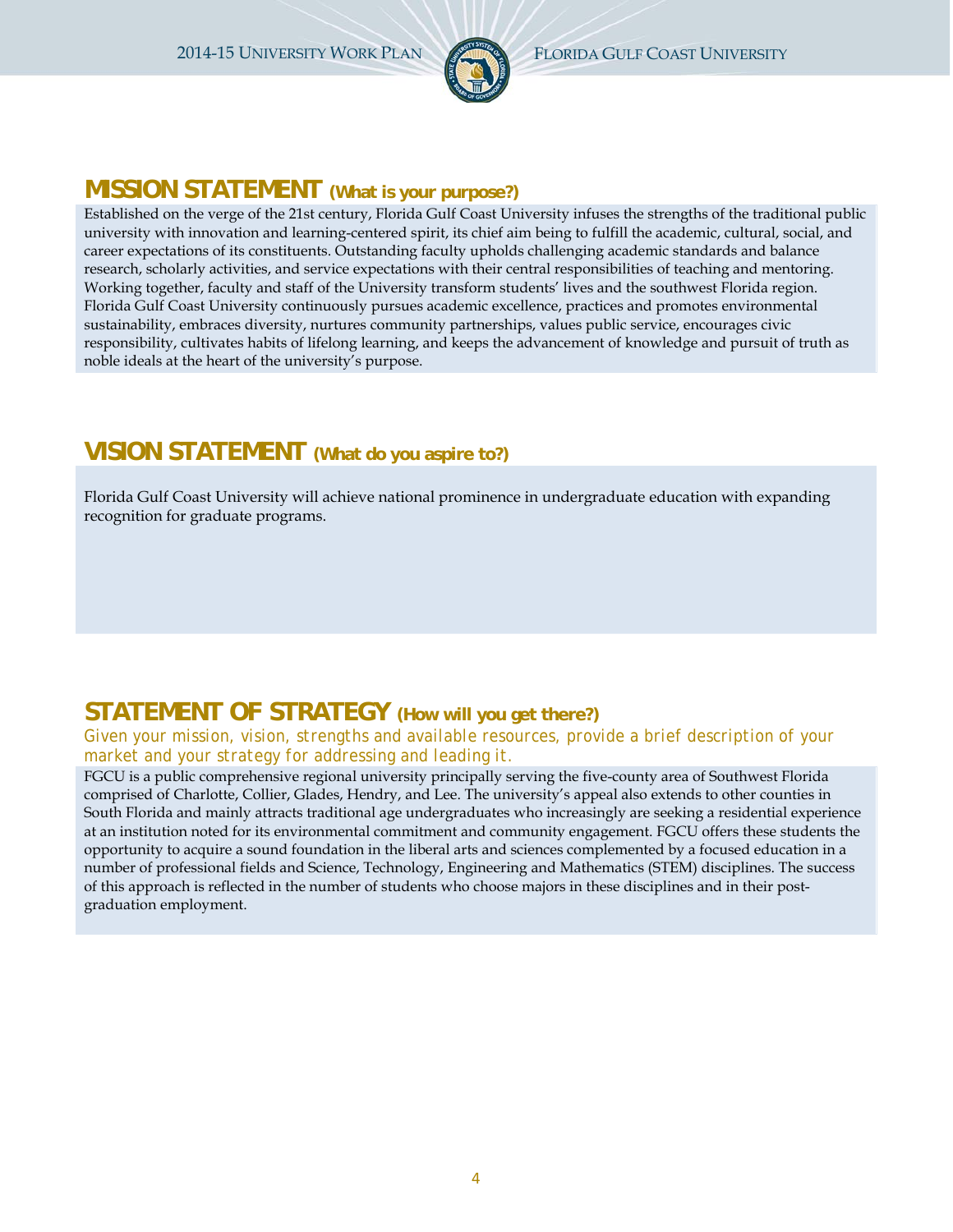

# **STRENGTHS AND OPPORTUNITIES** *(within 3 years)*

### *What are your core capabilities, opportunities and challenges for improvement?*

The principal strengths of FGCU include: the success of its graduates; focus on teaching; commitment to sustainable growth; emphasis on efficiency; engagement with its community; quality of its facilities; location in the heart of Southwest Florida; potential to grow; state of the art technology; quality of its academic support resources; and regional economic impact. Our biggest challenges come from our relative youth and enhancing our visibility and reputation. FGCU continuously has made exceptional progress as a 17-year old, developing university, and has positioned itself for further growth but at a rate consistent with available resources. It is now among the most efficient universities in the SUS.

# **KEY INITIATIVES & INVESTMENTS** *(within 3 years)*

### *Describe your top three key initiatives for the next three years that will drive improvement in Academic Quality, Operational Efficiency, and Return on Investment.*

1 **Academic Quality** - academic excellence will continue as a principal institutional goal. Assessment and continuous improvement will be tools in the vanguard of FGCU's further evolution into a fully comprehensive university. Regional accreditation, state licensure/national certification, and Board of Governors (BOG) planning and accountability requirements will ensure the integrity of our academic enterprise. Specialized accreditation will be sought, earned, and maintained for all appropriate disciplines.

2 **Return on Investment -** means FGCU will increase its degree production including STEM areas to provide the educated workforce that drives economic development. Graduation rate improvement will continue to be a major focus of our efforts, and FGCU will continue to demonstrate high levels of postgraduation employment and success that will support the projected growth of the region: in health care; education; management, finance, and real estate; information technology; the resort and hospitality industry; life sciences; environmental sciences, engineering; and the professions.

3 **Operational Efficiency -** FGCU will continue to demonstrate among the lowest costs per student credit hour in the SUS. The university also will continue to employ technology to ensure conservation of energy, the generation of clean energy, and the preservation of its environment. FGCU will continue to demonstrate among the lowest energy costs per square foot in the SUS. All future facilities where possible will be constructed to Leadership in Energy and Environmental Design (LEED) standards. Classroom and laboratory utilization rates will remain among the highest within the SUS. The campus will remain a clean and secure environment conducive to student success.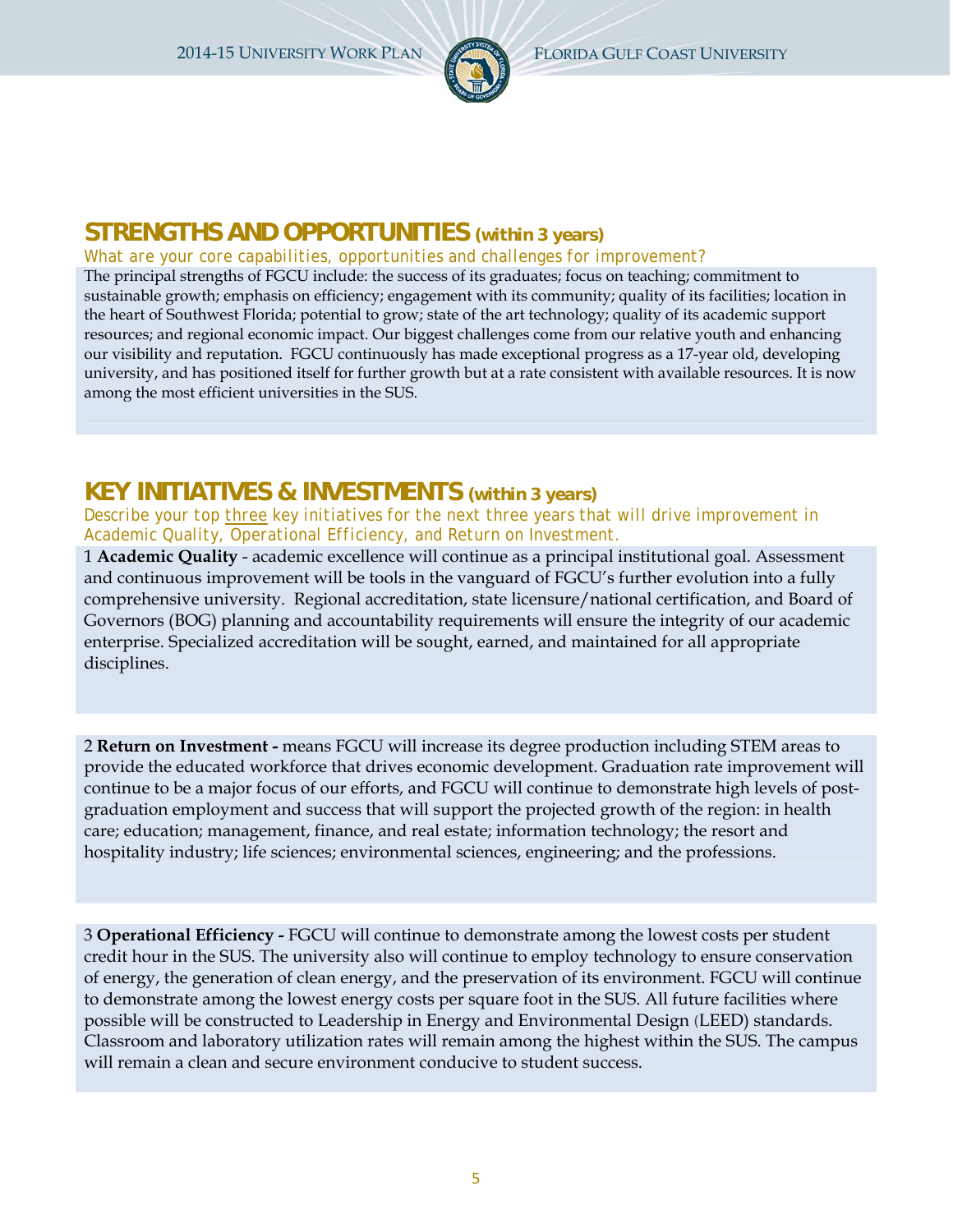

# **PERFORMANCE FUNDING METRICS**

Each university is required to complete the table below, providing their goals for the metrics used in the Performance Based Funding model that the Board of Governors approved at its January 2014 meeting. The Board of Governors will consider the shaded 2014-15 goals for approval.

|                                                                                                                                                          | <b>ONE-YEAR</b><br><b>TREND</b> | 2012-13<br><b>ACTUAL</b> | 2013-14<br><b>ESTIMATES</b> | 2014-15<br><b>GOALS</b> | 2015-16<br><b>GOALS</b> | 2016-17<br><b>GOALS</b> |
|----------------------------------------------------------------------------------------------------------------------------------------------------------|---------------------------------|--------------------------|-----------------------------|-------------------------|-------------------------|-------------------------|
| <b>Metrics Common To All Universities</b>                                                                                                                |                                 |                          |                             |                         |                         |                         |
| <b>Percent of Bachelor's Graduates</b><br>Employed Full-time in Florida or<br>Continuing their Education in the U.S.<br><b>One Year After Graduation</b> | $0\%$ $\triangle$               | 70%                      | 70%                         | 71%                     | 72%                     | 73%                     |
| Median Wages of Bachelor's Graduates<br><b>Employed Full-time in Florida</b><br><b>One-Year After Graduation</b>                                         | $0\%$ $\triangle$               | \$32,900                 | \$33,500                    | \$34,000                | \$34,500                | \$35,000                |
| Average Cost per Bachelor's Degree<br>[Instructional Costs to the University]                                                                            | $-2\% \triangle$                | \$29,240                 | \$29,000                    | \$29,000                | \$28,500                | \$28,000                |
| FTIC 6 year Graduation Rate<br>[Includes full- and part-time students]                                                                                   | $-1\%$ $\triangle$              | 43%                      | 44%                         | 45%                     | 46%                     | 47%                     |
| <b>Academic Progress Rate</b><br>[FTIC 2 year Retention Rate with GPA>2 ]                                                                                | $1\%$ $\triangle$               | 72%                      | 73%                         | 74%                     | 75%                     | 76%                     |
| <b>University Access Rate</b><br>[Percent of Fall Undergraduates with a Pell grant]                                                                      | $1\%$ $\triangle$               | 35%                      | 36%                         | 37%                     | 38%                     | 39%                     |
| <b>Bachelor's Degrees Awarded Within</b><br><b>Programs of Strategic Emphasis</b><br>[Based on list approved by BOG at 11/2013 meeting]                  | $2\%$ $\triangle$               | 44%                      | 44%                         | 45%                     | 46%                     | 47%                     |
| <b>Graduate Degrees Awarded Within</b><br><b>Programs of Strategic Emphasis</b><br>[Based on list approved by BOG at 11/2013 meeting]                    | $5\%$ $\Delta$                  | 66%                      | 66%                         | 67%                     | 68%                     | 69%                     |
| <b>Board of Governors Choice Metric</b>                                                                                                                  |                                 |                          |                             |                         |                         |                         |
| Percent of Bachelor's Degrees<br><b>Without Excess Hours</b>                                                                                             | <b>NA</b>                       | 74%                      | 74%                         | 75%                     | 76%                     | 77%                     |
| <b>Board of Trustees Choice Metric</b>                                                                                                                   |                                 |                          |                             |                         |                         |                         |
| <b>Bachelor's Degrees Awarded to Minorities</b><br>[FGCU UBOT Choice]                                                                                    | $5\% \triangle$                 | 23%                      | 23%                         | 24%                     | 25%                     | 26%                     |

Note: Metrics are defined in appendix.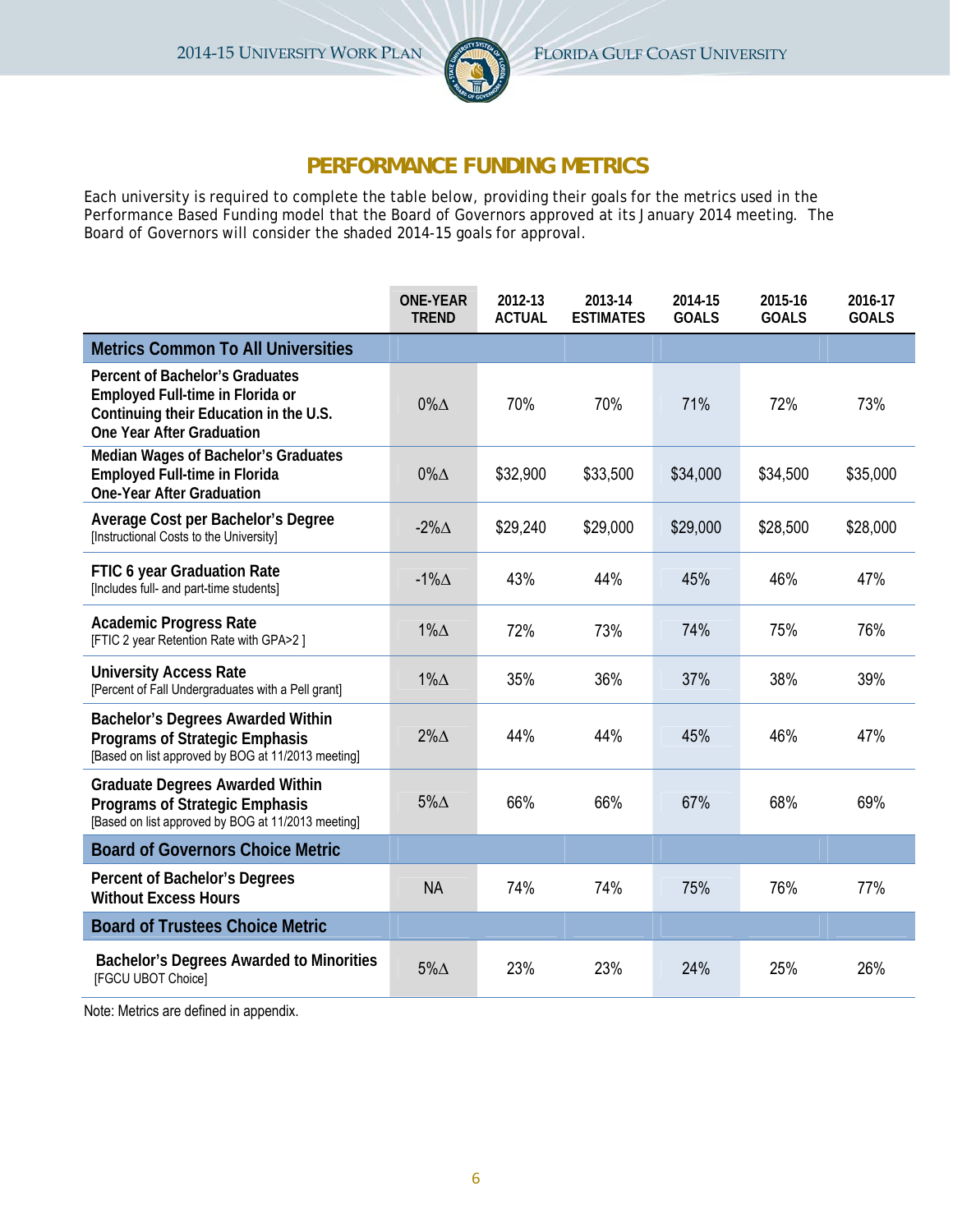

# **OTHER KEY PERFORMANCE INDICATORS**

The Board of Governors has selected the following Key Performance Indicators from its 2012-2025 System Strategic Plan and from accountability metrics identified by the Florida Legislature. The Key Performance Indicators emphasize three primary areas of focus: **Academic Quality, Operational Efficiency, and Return on Investment**. The indicators address common goals across all universities while also providing flexibility to address institution-specific goals from a list of metrics in the 2012-2025 System Strategic Plan.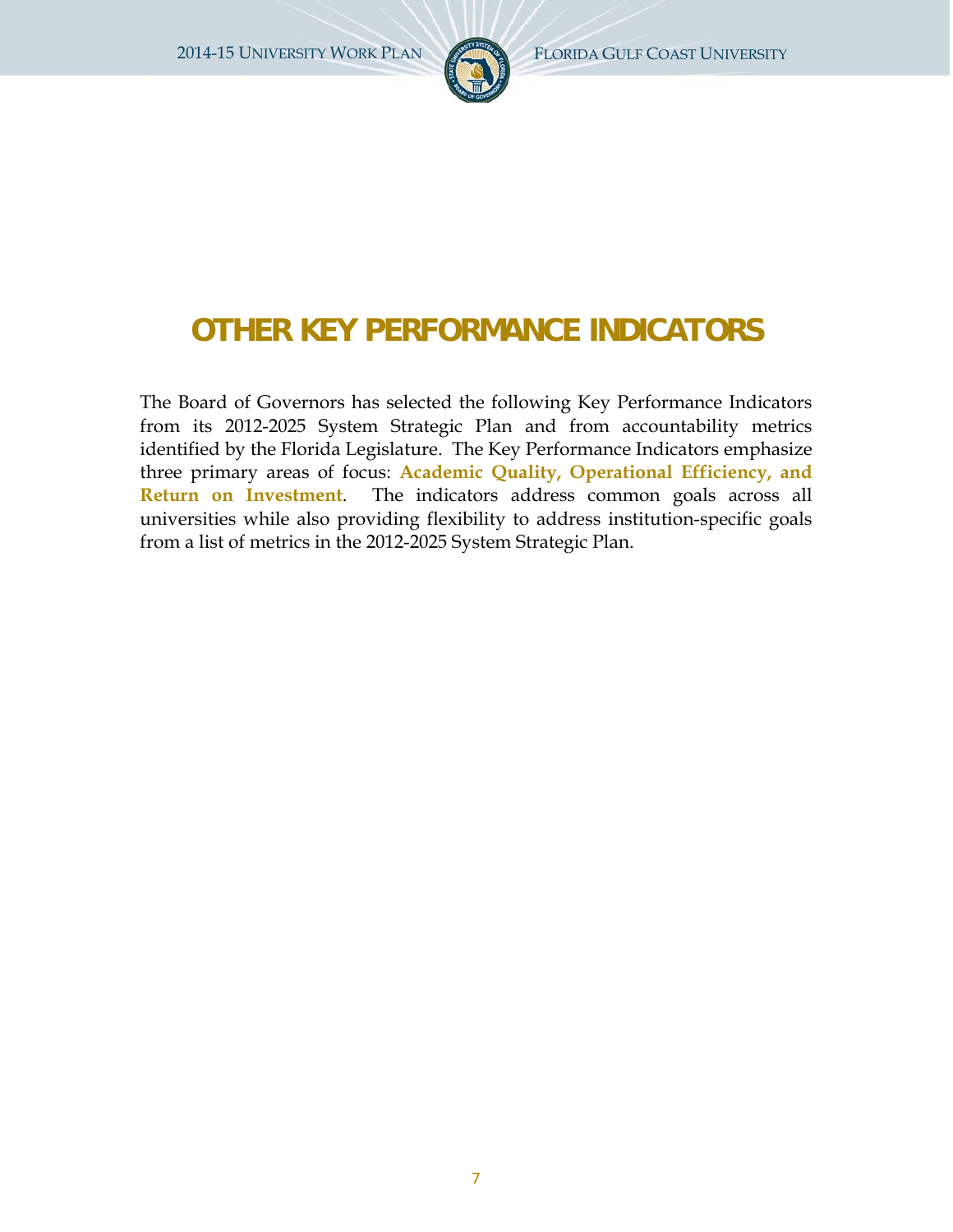

# **OTHER KEY PERFORMANCE INDICATORS**

The Board of Governors will consider the shaded 2014-15 goals for approval.

# **Goals Common to All Universities**

### **Academic Quality**

**National Ranking for University and Programs**

To achieve this FGCU will continue to focus on academic quality through the following: predominant use of full-time faculty providing instruction; continuous faculty development; maintenance of state-of-the-art facilities; use of technology to provide effective academic support and delivery of instruction; and the pursuit and maintenance of professional accreditation whenever possible.

|                                                                                                                                     | <b>TREND</b>                           | 2012-13             | 2013-14             | 2014-15                        | 2015-16      | 2016-17      |
|-------------------------------------------------------------------------------------------------------------------------------------|----------------------------------------|---------------------|---------------------|--------------------------------|--------------|--------------|
|                                                                                                                                     | (2008-09 to<br>$2012 - 13$             | <b>ACTUAL</b>       | <b>ESTIMATES</b>    | <b>GOALS</b>                   | <b>GOALS</b> | <b>GOALS</b> |
| SAT Score [for 3 subtests]                                                                                                          | $0\%$ $\triangle$                      | 1534                | 1540                | 1550                           | 1560         | 1570         |
| <b>High School GPA</b>                                                                                                              | $3\%$ $\triangle$                      | 3.4                 | 3.4                 | 3.5                            | 3.6          | 3.7          |
| Professional/Licensure Exam<br>First-time Pass Rates <sup>1</sup><br><b>Exams Above Benchmarks</b><br><b>Exams Below Benchmarks</b> | n/a<br>n/a                             | $\overline{2}$<br>1 | $\mathfrak{Z}$<br>0 | $\mathfrak{Z}$<br>$\mathbf{0}$ | 3<br>0       | 3<br>0       |
| <b>Operational Efficiency</b>                                                                                                       |                                        |                     |                     |                                |              |              |
| <b>Freshman Retention Rate</b>                                                                                                      | $-2\% \triangle$                       | 76%                 | 77%                 | 78%                            | 79%          | 80%          |
| <b>FTIC Graduation Rates</b><br>In 4 years (or less)<br>In 6 years (or less)                                                        | $-2\% \triangle$<br>$-2\% \triangle$   | 21%<br>43%          | 22%<br>44%          | 23%<br>45%                     | 24%<br>47%   | 25%<br>49%   |
| <b>AA Transfer Graduation Rates</b><br>In 2 years (or less)<br>In 4 years (or less)                                                 | $-3\%$ $\triangle$<br>$+3\% \triangle$ | 28%<br>67%          | 29%<br>68%          | 30%<br>69%                     | 31%<br>70%   | 33%<br>72%   |
| <b>Average Time to Degree</b><br>(for FTIC)                                                                                         | $+.3\% \triangle$                      | $4.6$ yrs           | $4.6$ yrs           | $4.5$ yrs                      | $4.4$ yrs    | $4.3$ yrs    |
| <b>Return on Investment</b>                                                                                                         |                                        |                     |                     |                                |              |              |
| <b>Bachelor's Degrees Awarded</b>                                                                                                   | $+39\%$ $\triangle$                    | 1,875               | 1,965               | 2,125                          | 2,200        | 2,300        |
| Percent of Bachelor's Degrees<br>in STEM                                                                                            | $+6\% \Delta$                          | 19%                 | 19%                 | 20%                            | 21%          | 22%          |
| <b>Graduate Degrees Awarded</b>                                                                                                     | $+27\%$ $\triangle$                    | 385                 | 311                 | 326                            | 343          | 360          |
| <b>Percent of Graduate Degrees</b><br>in STEM                                                                                       | $+2\% \triangle$                       | 9%                  | 9%                  | 10%                            | 11%          | 12%          |
| Annual Gifts Received (\$M)                                                                                                         | 34%∆                                   | \$14.1 M            | \$17.0 M            | \$17.0 M                       | \$18.0 M     | \$19.0 M     |
| Endowment (\$M)                                                                                                                     | 61% $\Delta$                           | \$63.0 M            | \$72.6 M            | \$78.4 M                       | \$84.7 M     | \$91.5 M     |

Notes: (1) Professional licensure pass rates are based on the 2012-13 Annual Accountability Report with data that spans multiple time periods, (2) The methodology for calculating the percent of undergraduate seniors participating in a research course will be determined during the 2014 summer.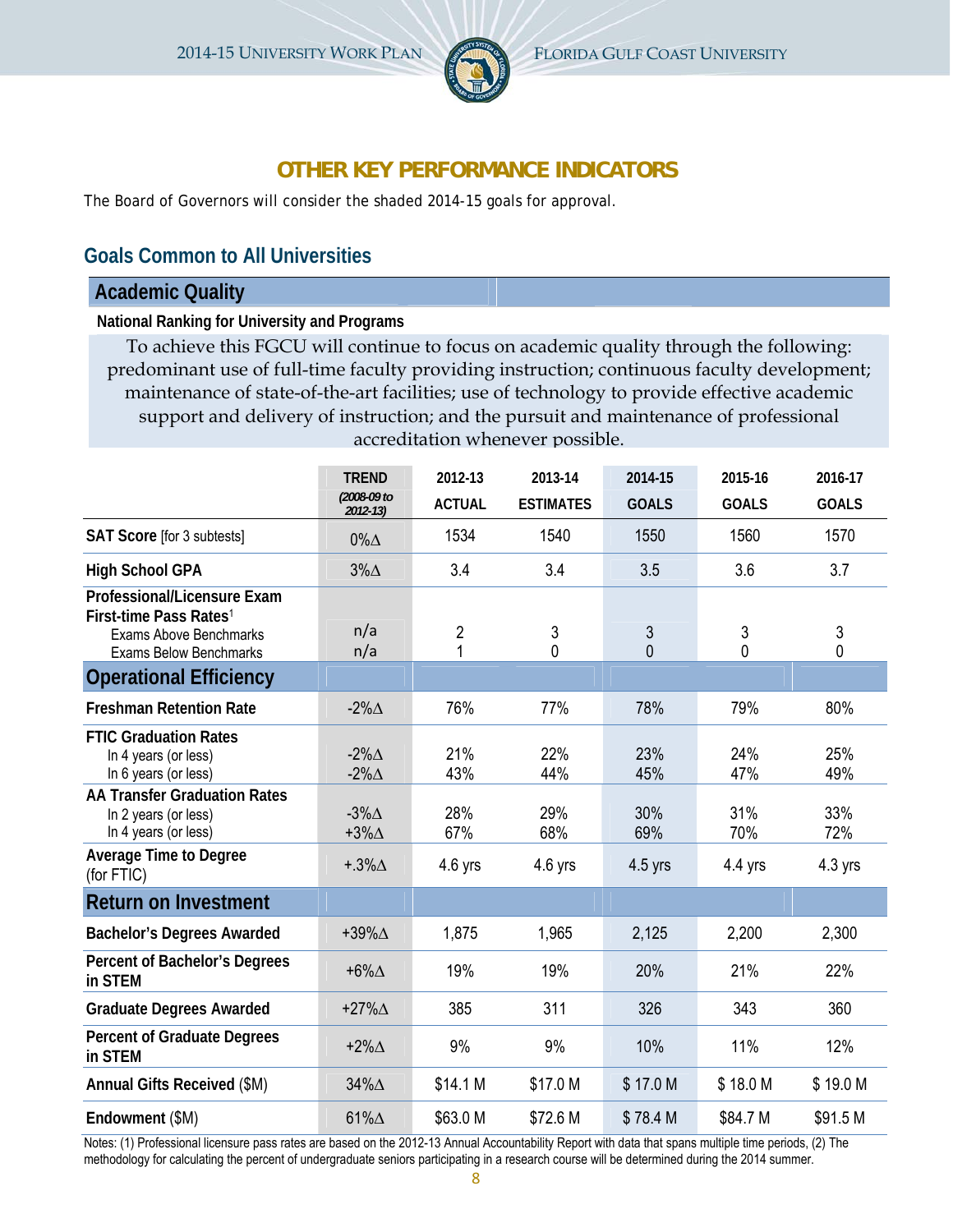

# **OTHER KEY PERFORMANCE INDICATORS**

# **Institution Specific Goals**

Each university will provide updates for the metric goals reported in last year's Work Plans. The Board of Governors will consider the shaded 2014-15 goals for approval. University leadership will need to discuss any proposed changes with Board of Governors staff.

|                                                      | <b>TREND</b>               | 2012-13       | 2013-14          | 2014-15      | 2015-16      | 2016-17      |
|------------------------------------------------------|----------------------------|---------------|------------------|--------------|--------------|--------------|
|                                                      | (2008-09 to<br>$2012 - 13$ | <b>ACTUAL</b> | <b>ESTIMATES</b> | <b>GOALS</b> | <b>GOALS</b> | <b>GOALS</b> |
| Bachelor's Degrees Awarded to<br><b>Minorities</b>   | $+116\%$ $\triangle$       | 427           | 450              | 475          | 500          | 525          |
| Bachelor's Degrees in Areas of<br>Strategic Emphasis | $+69\% \Delta$             | 835           | 850              | 950          | 1012         | 1081         |
| Graduate Degrees in Areas of<br>Strategic Emphasis   | $+61\%$ $\triangle$        | 255           | 205              | 218          | 233          | 248          |

To further distinguish the university's distinctive mission, the university may choose to provide two additional narrative and metric goals that are based on the university's own strategic plan.

**Goal 1.** Return on Investment: FGCU will continue to provide access to higher education to students from low socio-economic backgrounds*.* Between 2008-09 and 2012-13 with the exception of New College, FGCU had in the SUS the highest rate of growth in degrees awarded annually to students with Pell Grants.

| Degrees Awarded to Pell<br>recipients | $+134\%$ $\triangle$ | 885 | 995 | 1100 | 1200 | 1300 |
|---------------------------------------|----------------------|-----|-----|------|------|------|

**Goal 2.** Operational Efficiency: FGCU will continue to demonstrate among the lowest costs per student credit hour among the SUS; it also will continue to employ technology to ensure conservation of energy, the generation of clean energy, and the preservation of its environment. FGCU will optimize scheduling of classes to maximize existing physical plant usage.

| Total Expenditure per Student<br><b>Credit Hour</b> | 11% $\Delta$<br>- | \$280 | \$280 | \$27 | \$275 | \$273 |
|-----------------------------------------------------|-------------------|-------|-------|------|-------|-------|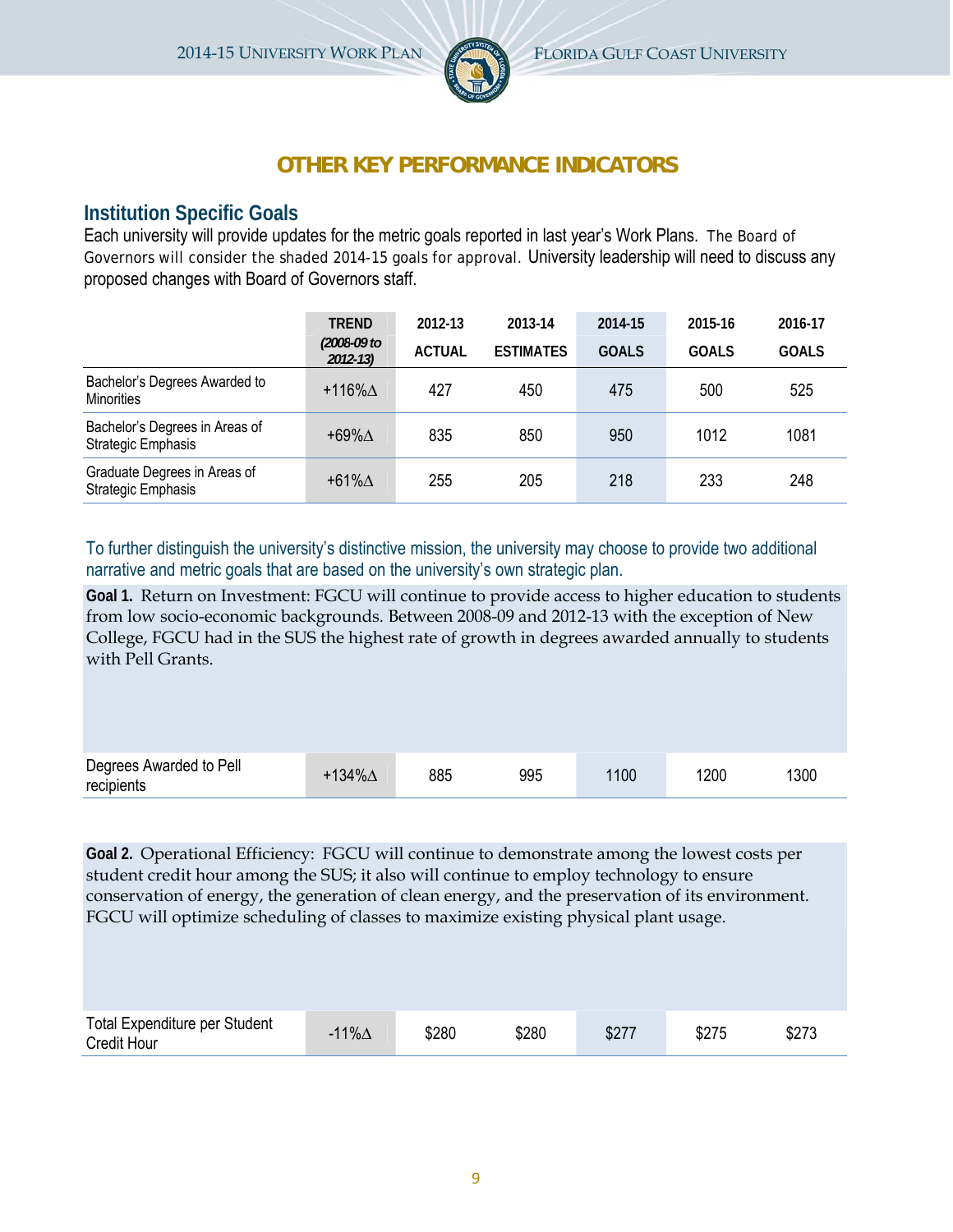

# **OPERATIONS FISCAL INFORMATION**

**University Revenues** *(in Millions of Dollars)* 

|                                                                                                                                                                                                                                                                                                                                                                                                                                                                                                                                                               | 2013-14 | 2014-15        |
|---------------------------------------------------------------------------------------------------------------------------------------------------------------------------------------------------------------------------------------------------------------------------------------------------------------------------------------------------------------------------------------------------------------------------------------------------------------------------------------------------------------------------------------------------------------|---------|----------------|
|                                                                                                                                                                                                                                                                                                                                                                                                                                                                                                                                                               | Actual  | Appropriations |
| <b>Education &amp; General - Main Operations</b>                                                                                                                                                                                                                                                                                                                                                                                                                                                                                                              |         |                |
| <b>State Funds</b>                                                                                                                                                                                                                                                                                                                                                                                                                                                                                                                                            | \$53.2  | \$64.2         |
| Tuition                                                                                                                                                                                                                                                                                                                                                                                                                                                                                                                                                       | \$54.5  | \$56.5         |
| <b>TOTAL MAIN OPERATIONS</b>                                                                                                                                                                                                                                                                                                                                                                                                                                                                                                                                  | \$107.7 | \$120.7        |
| <b>EDUCATION &amp; GENERAL TOTAL REVENUES</b>                                                                                                                                                                                                                                                                                                                                                                                                                                                                                                                 | \$107.7 | \$120.7        |
| Note: State funds include General Revenue funds, Lottery funds, Federal Stimulus funds, and Phosphate Research funds (for<br>Polytechnic) appropriated by the Florida Legislature (as reported in the Annual Accountability Report). Actual tuition includes base<br>tuition and tuition differential fee revenues for resident and non-resident undergraduate and graduate students net of waivers (as<br>reported in the Annual Accountability Report). Actual tuition revenues are not yet available for the 2013-14 year.<br><b>OTHER BUDGET ENTITIES</b> |         |                |
| <b>Auxiliary Enterprises</b><br>Resources associated with auxiliary units that are self-supporting through fees, payments and charges. Examples include housing,                                                                                                                                                                                                                                                                                                                                                                                              |         |                |
| food services, bookstores, parking services, health centers.                                                                                                                                                                                                                                                                                                                                                                                                                                                                                                  |         |                |
| Revenues                                                                                                                                                                                                                                                                                                                                                                                                                                                                                                                                                      | \$45.9  | \$48.5         |
| <b>Contracts &amp; Grants</b>                                                                                                                                                                                                                                                                                                                                                                                                                                                                                                                                 |         |                |
| Resources received from federal, state or private sources for the purposes of conducting research and public service activities.                                                                                                                                                                                                                                                                                                                                                                                                                              |         |                |
| Revenues                                                                                                                                                                                                                                                                                                                                                                                                                                                                                                                                                      | \$14.7  | \$12.9         |
| <b>Local Funds</b><br>Resources associated with student activity (supported by the student activity fee), student financial aid, concessions, intercollegiate<br>athletics, technology fee, green fee, and student life & services fee.                                                                                                                                                                                                                                                                                                                       |         |                |
| Revenues                                                                                                                                                                                                                                                                                                                                                                                                                                                                                                                                                      | \$38.6  | \$39.2         |
|                                                                                                                                                                                                                                                                                                                                                                                                                                                                                                                                                               |         |                |
| OTHER BUDGET ENTITY TOTAL REVENUES                                                                                                                                                                                                                                                                                                                                                                                                                                                                                                                            | \$99.2  | \$100.6        |
| UNIVERSITY REVENUES GRAND TOTAL                                                                                                                                                                                                                                                                                                                                                                                                                                                                                                                               | \$206.9 | \$221.3        |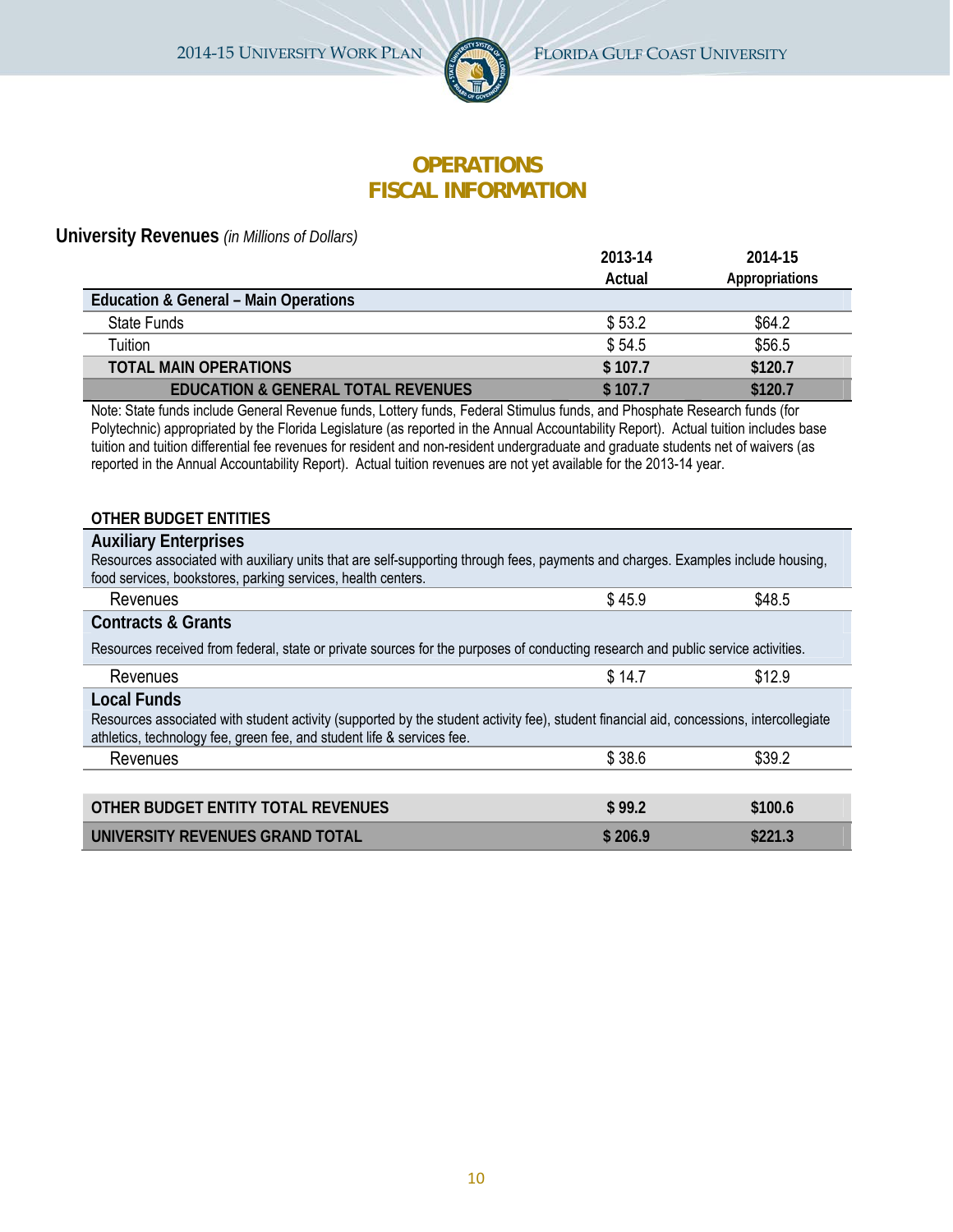

# **FISCAL INFORMATION (continued)**

### **Undergraduate Resident Tuition Summary** *(for 30 credit hours)*

|                                 | FY 2012-13<br><b>ACTUAL</b> | FY 2013-14<br><b>ACTUAL</b> | FY 2014-15<br><b>REQUEST</b> | FY 2015-16<br><b>PLANNED</b> | FY 2016-17<br><b>PLANNED</b> |
|---------------------------------|-----------------------------|-----------------------------|------------------------------|------------------------------|------------------------------|
| <b>Base Tuition</b>             | \$3,100                     | \$3,152                     | \$3,152                      | \$3,152                      | \$3,152                      |
| <b>Tuition Differential Fee</b> | \$1,091                     | \$1,091                     | \$1,091                      | \$1,091                      | \$1,091                      |
| Percent Increase                | 12%                         | 0%                          | $0\%$                        | 0%                           | $0\%$                        |
| Required Fees <sup>1</sup>      | \$1,877                     | \$1,927                     | \$1,927                      | \$1,950                      | \$1,977                      |
| <b>TOTAL TUITION AND FEES</b>   | \$6,068                     | \$6,170                     | \$6,170                      | \$6,193                      | \$6,217                      |

Note1: For more information regarding required fees see list of per credit hour fees and block fees on page 16.

### **Student Debt Summary**

|                                                                              | 2009-10<br><b>ACTUAL</b> | 2010-11<br><b>ACTUAL</b> | 2011-12<br><b>ACTUAL</b> | 2012-13<br><b>ACTUAL</b> | 2014-15<br><b>GOAL</b> |
|------------------------------------------------------------------------------|--------------------------|--------------------------|--------------------------|--------------------------|------------------------|
| Percent of Bachelor's Recipients with Debt                                   | 46.20%                   | 45%                      | 47.10%                   | 51.40%                   | 50%                    |
| <b>Average Amount of Debt</b><br>for Bachelor's who have graduated with debt | \$16.117                 | \$16.710                 | \$17.768                 | \$19.538                 | \$19,250               |
| Student Loan Cohort Default Rate (3rd Year)                                  | 7%                       | 8.2%                     | 6.3%                     | n/a                      | 6%                     |

### **Cost of Attendance** *(for Full-Time Undergraduate Florida Residents in the Fall and Spring of 2013-14)*

|                  | TUITION<br>& FEES | <b>BOOKS&amp;</b><br>Supplies | <b>ROOM</b><br>& BOARD | <b>TRANSPORTATION</b> | OTHER<br>EXPENSES | TOTAL    |
|------------------|-------------------|-------------------------------|------------------------|-----------------------|-------------------|----------|
| <b>ON-CAMPUS</b> | \$6,318           | \$1,200<br>ሰ 4                | \$9,424                | \$1,700               | \$1,700           | \$20,342 |
| <b>AT HOME</b>   | \$6,318           | \$1,200                       | \$3,364                | \$1,700               | \$1,700           | \$14,282 |

### **Estimated Net Cost by Family Income** *(for Full-Time Undergraduate Florida Residents in the Fall and Spring of 2013-14)*

| <b>FAMILY</b><br><b>INCOME</b> | <b>FULL-TIME RESIDENT</b><br><b>UNDERGRADUATES</b> |                |                | AVG. NET<br>COST OF | AVG. NET<br><b>TUITION</b> | <b>AVERAGE</b><br><b>GIFT AID</b> | <b>AVERAGE</b><br>LOAN |
|--------------------------------|----------------------------------------------------|----------------|----------------|---------------------|----------------------------|-----------------------------------|------------------------|
| <b>GROUPS</b>                  | <b>HEADCOUNT</b>                                   | <b>PERCENT</b> |                | <b>ATTENDANCE</b>   | & FEES                     | <b>AMOUNT</b>                     | AMOUNT                 |
| Below \$40,000                 | 2,099                                              | 27%            |                | \$11,194            | \$(2,112)                  | \$7,536                           | \$3,868                |
| \$40,000-\$59,999              | 693                                                | 9%             |                | \$14,043            | \$703                      | \$4,776                           | \$4,195                |
| \$60,000-\$79,999              | 618                                                | 8%             |                | \$16,006            | \$2,753                    | \$2,762                           | \$4,540                |
| \$80,000-\$99,999              | 555                                                | 7%             |                | \$16,370            | \$3,074                    | \$2,421                           | \$4,734                |
| \$100,000 Above                | 1,540                                              | 20%            |                | \$17,042            | \$3,392                    | \$2,163                           | \$4,108                |
| Missing*                       | 2,128                                              | 28%            |                | n/a                 | \$5,489                    | \$0                               | \$0                    |
| <b>TOTAL</b>                   | 7,633                                              | 100%           | <b>AVERAGE</b> | \$10,278            | \$2,143                    | \$3,342                           | \$2,985                |

Notes: This data only represents Fall and Spring financial aid data and is accurate as of March 31, 2014. Please note that small changes to Spring 2013 awards are possible before the data is finalized. **Family Income Groups** are based on the Total Family Income (including untaxed income) as reported on student FAFSA records. **Full-time Students** is a headcount based on at least 24 credit hours during Fall and Spring terms. **Average Gift Aid** includes all grants and scholarships from Federal, State, University and other private sources administered by the Financial Aid Office. Student waivers are also included in the Gift Aid amount. Gift Aid does not include the parental contribution towards EFC. **Net Cost of Attendance** is the actual average of the total Costs of Attendance (which will vary by income group due to the diversity of students living on- & off- campus) *minus* the average Gift Aid amount. **Net Tuition & Fees** is the actual average of the total costs of tuition and fees (which will vary by income group due to the amount of credit hours students are enrolled) *minus* the average Gift Aid amount (see page 16 for list of fees that are included). **Average Loan Amount** includes Federal (Perkins, Stafford, Ford Direct, and PLUS loans) and all private loans. The bottom-line **Average** represents the average of all full-time undergraduate Florida residents (note\*: the total Net Cost of Attendance does not include students with missing family income data). 'Missing' includes students who did not file a FAFSA.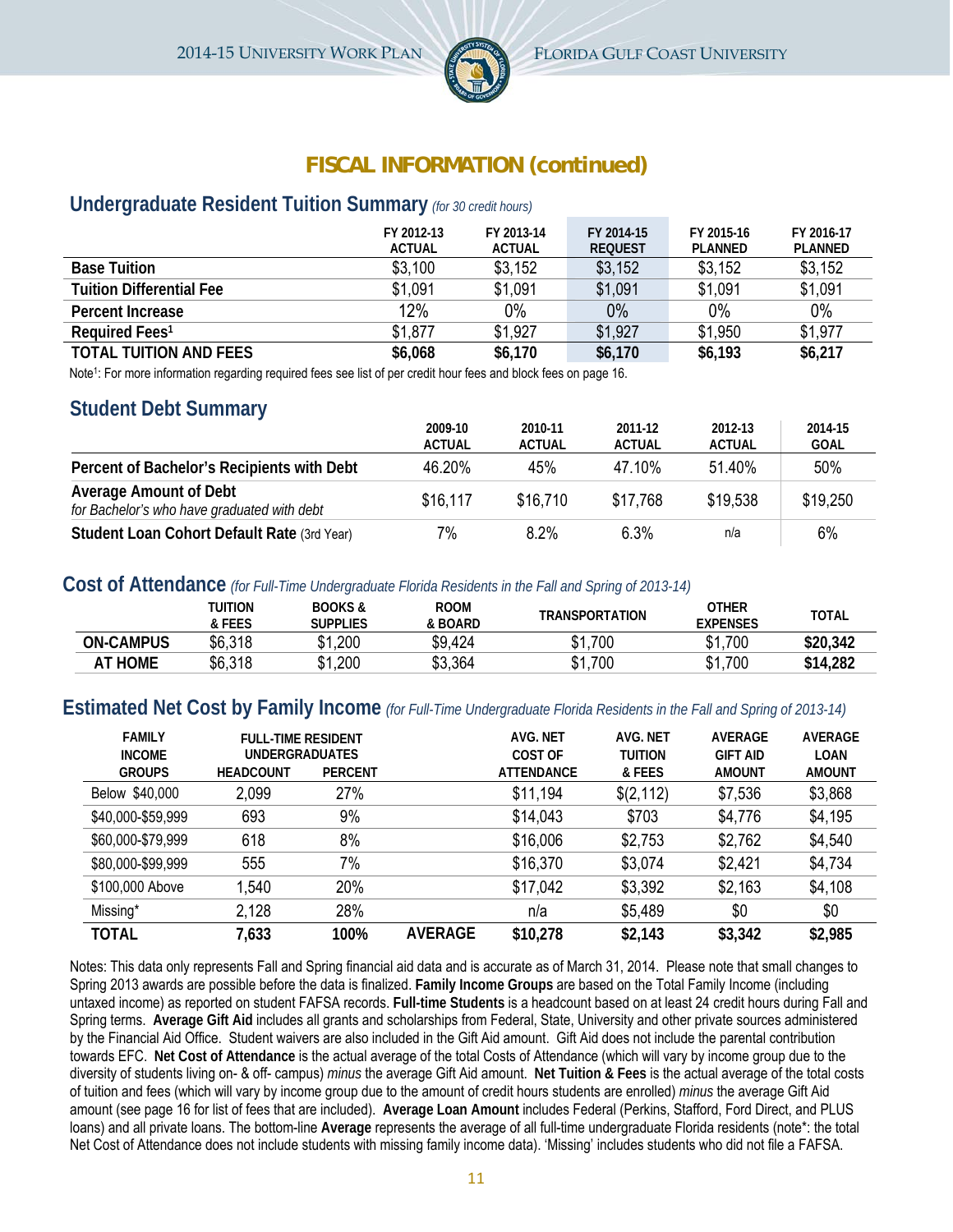

# **FISCAL INFORMATION (continued) TUITION DIFFERENTIAL FEE INCREASE REQUEST FOR FALL 2014**

| <b>Effective Date</b>                                                                                                                                                                                                                                                                                                     |       |
|---------------------------------------------------------------------------------------------------------------------------------------------------------------------------------------------------------------------------------------------------------------------------------------------------------------------------|-------|
| University Board of Trustees approval date:                                                                                                                                                                                                                                                                               | N/A   |
| <b>Campus or Center Location</b>                                                                                                                                                                                                                                                                                          |       |
| Campus or center location to which the tuition differential fee<br>increase will apply (If the entire university, indicate as such):                                                                                                                                                                                      | N/A   |
| Undergraduate Course(s)                                                                                                                                                                                                                                                                                                   |       |
| Course(s). (If the tuition differential fee applies to all university<br>undergraduate courses, indicate as such. If not, provide<br>rationale for the differentiation among courses):                                                                                                                                    | N/A   |
| Current and Proposed Increase in the Tuition Differential Fee                                                                                                                                                                                                                                                             |       |
| Current Undergraduate Tuition Differential per credit hour:                                                                                                                                                                                                                                                               | \$N/A |
| Percentage tuition differential fee increase (calculated as a<br>percentage of the sum of base tuition plus tuition differential):                                                                                                                                                                                        | N/A%  |
| \$ Increase in tuition differential per credit hour:                                                                                                                                                                                                                                                                      | \$N/A |
| \$ Increase in tuition differential for 30 credit hours:                                                                                                                                                                                                                                                                  | \$N/A |
| <b>Projected Differential Revenue Generated</b>                                                                                                                                                                                                                                                                           |       |
| Incremental revenue generated in 2014-15 (projected):                                                                                                                                                                                                                                                                     | \$N/A |
| Total differential fee revenue generated in 2014-15 (projected):                                                                                                                                                                                                                                                          | \$N/A |
| <b>Intended Uses</b>                                                                                                                                                                                                                                                                                                      |       |
| Describe how the revenue will be used. N/A                                                                                                                                                                                                                                                                                |       |
|                                                                                                                                                                                                                                                                                                                           |       |
|                                                                                                                                                                                                                                                                                                                           |       |
| Describe the Impact to the Institution if Tuition Differential is Not Approved                                                                                                                                                                                                                                            |       |
| N/A                                                                                                                                                                                                                                                                                                                       |       |
|                                                                                                                                                                                                                                                                                                                           |       |
|                                                                                                                                                                                                                                                                                                                           |       |
| Request to Modify or Waive Tuition Differential Uses                                                                                                                                                                                                                                                                      |       |
| (pursuant to Section 1001.706(3)(g) the Board may consider waiving its regulations associated with the 70% / 30%<br>intended uses criteria identified in Regulation 7.001(14). If the university requests a modification; identify the<br>modification, purpose of the modification, and rationale for the modification.) |       |
| N/A                                                                                                                                                                                                                                                                                                                       |       |
|                                                                                                                                                                                                                                                                                                                           |       |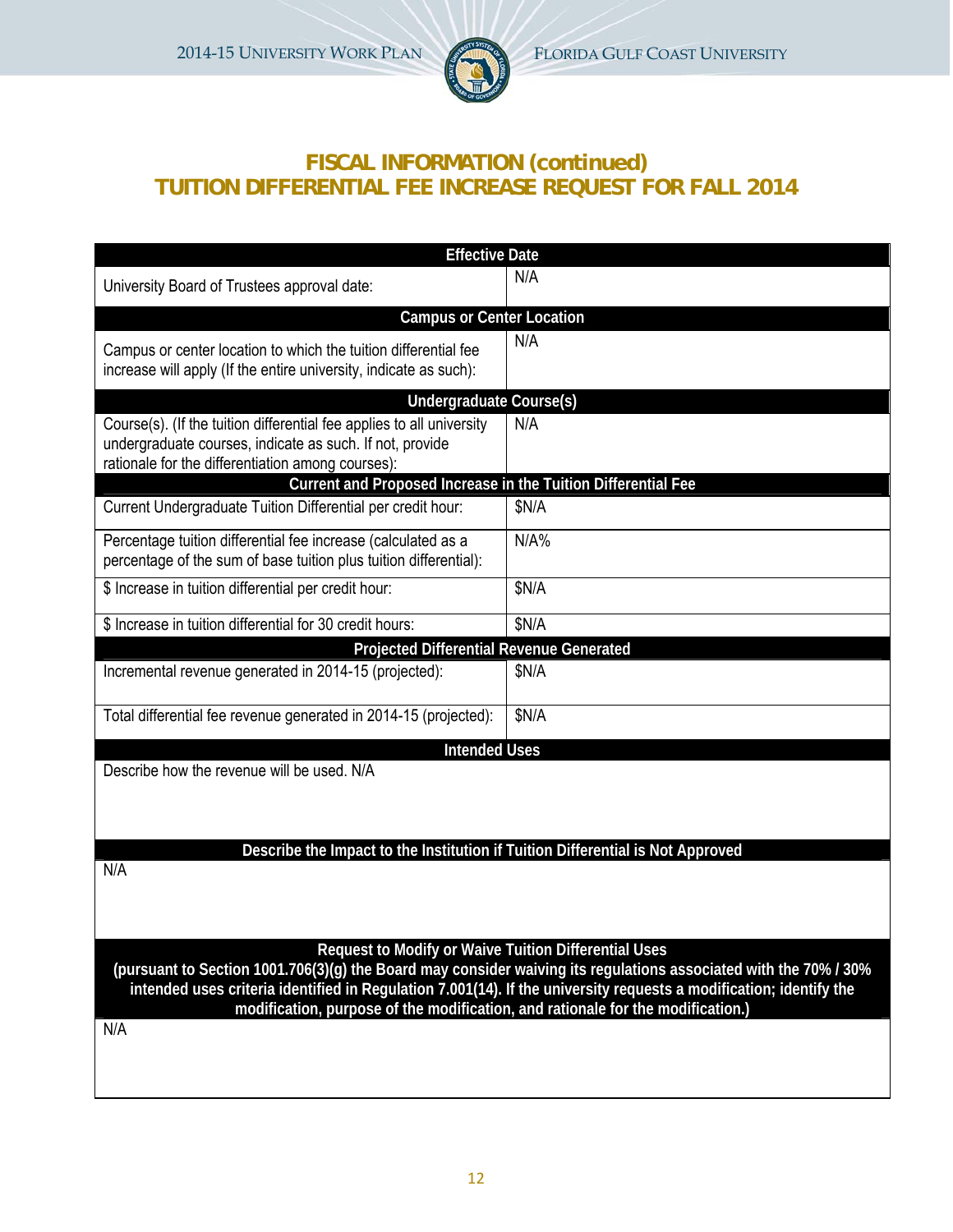

# **FISCAL INFORMATION (continued) TUITION DIFFERENTIAL SUPPLEMENTAL INFORMATION**

**Provide the following information for the 2013-14 academic year.** 

| 2013-2014 - 70% Initiatives (list the initiatives provided in<br>the 2012-13 tuition differential request)                                       | University Update on Each Initiative                                                                                                                                                                           |
|--------------------------------------------------------------------------------------------------------------------------------------------------|----------------------------------------------------------------------------------------------------------------------------------------------------------------------------------------------------------------|
| Hire more faculty and staff to keep pace with enrollment<br>growth, add breadth and depth to academic programs; and<br>enhance student advising. | Enrollment grew by 4.7% from fall 12 to fall 13, new faculty,<br>staff, and advisors were hired across a variety of disciplines<br>providing additional depth to the curriculum and assistance to<br>students. |
|                                                                                                                                                  |                                                                                                                                                                                                                |
|                                                                                                                                                  |                                                                                                                                                                                                                |
|                                                                                                                                                  |                                                                                                                                                                                                                |
|                                                                                                                                                  | Additional Detail, where applicable:                                                                                                                                                                           |
| Total Number of Faculty Hired or Retained (funded by tuition<br>differential):                                                                   | 58                                                                                                                                                                                                             |
| Total Number of Advisors Hired or Retained (funded by<br>tuition differential):                                                                  | 8                                                                                                                                                                                                              |
| Total Number of Course Sections Added or Saved (funded<br>by tuition differential):                                                              | 342                                                                                                                                                                                                            |
|                                                                                                                                                  |                                                                                                                                                                                                                |
| 2013-2014 - 30% Initiatives (list the initiatives provided in<br>the 2012-13 tuition differential request)                                       | University Update on Each Initiative                                                                                                                                                                           |
| Provide additional need-based aid to students.                                                                                                   | The minimum award rose from \$11 to \$250. The mean award<br>declined slightly compared to the previous year, in part due to<br>the tuition differential which did not change from the prior year.             |
| Increase the number of students receiving need-based<br>financial aid.                                                                           | 10% more students received need-based aid in 2013-14 over                                                                                                                                                      |
|                                                                                                                                                  | the previous year in part due to the tuition differential.                                                                                                                                                     |
|                                                                                                                                                  |                                                                                                                                                                                                                |
|                                                                                                                                                  | Additional Information (estimates as of April 30, 2014):                                                                                                                                                       |
| Unduplicated Count of Students Receiving at least one<br>Tuition Differential-Funded Award:                                                      | 1245                                                                                                                                                                                                           |
| \$ Mean (per student receiving an award) of Tuition<br>Differential-Funded Awards:                                                               | \$1,861.25                                                                                                                                                                                                     |
| \$ Minimum (per student receiving an award) of Tuition<br>Differential-Funded Awards:                                                            | \$250                                                                                                                                                                                                          |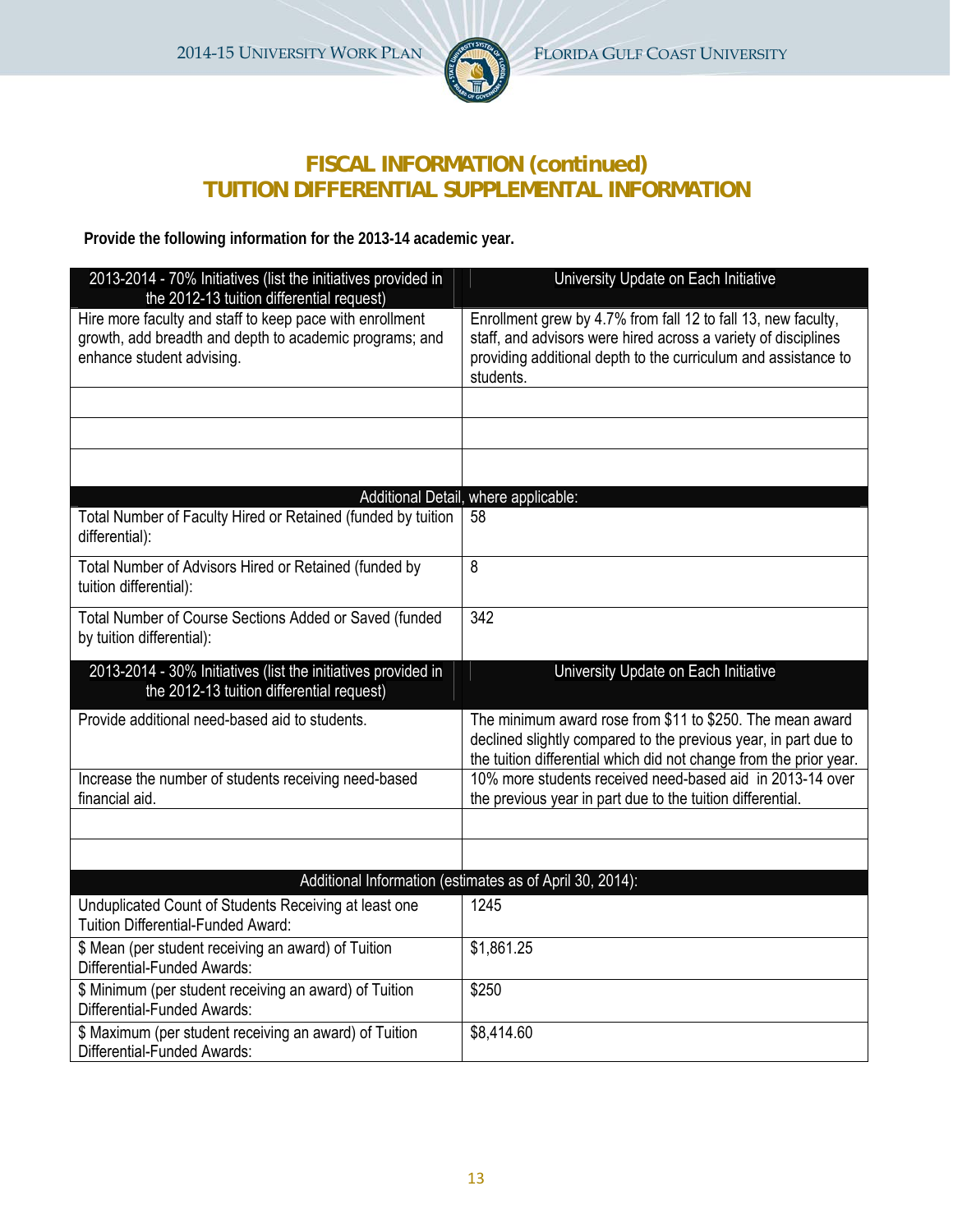

# **FISCAL INFORMATION (continued) TUITION DIFFERENTIAL COLLECTIONS, EXPENDITURES, & AVAILABLE BALANCES - FISCAL YEAR 2013-14 AND 2014-15**

| <b>University Tuition Differential</b><br>Budget Entity: 48900100 (Educational & General)<br>SF/Fund: 2 164xxx (Student and Other Fees Trust Fund) |                                     |                             |             |
|----------------------------------------------------------------------------------------------------------------------------------------------------|-------------------------------------|-----------------------------|-------------|
|                                                                                                                                                    | <b>Estimated Actual*</b><br>2013-14 | <b>Estimated</b><br>2014-15 |             |
| <b>FTE Positions:</b><br>Faculty<br>Advisors<br><b>Staff</b>                                                                                       | 58.<br>8.                           |                             | 59.<br>16.  |
| <b>Total FTE Positions:</b>                                                                                                                        | 66                                  |                             | 75          |
| <b>Balance Forward from Prior Periods</b><br><b>Balance Forward</b><br>Less: Prior-Year Encumbrances                                               | \$                                  | \$                          |             |
| Beginning Balance Available:                                                                                                                       | \$                                  | \$                          |             |
| <b>Receipts / Revenues</b>                                                                                                                         | \$<br>9,015,473                     |                             | 9,847,915   |
| <b>Tuition Differential Collections</b><br>Interest Revenue - Current Year<br>Interest Revenue - From Carryforward<br><b>Balance</b>               |                                     |                             |             |
| Total Receipts / Revenues:                                                                                                                         | 9,015,473                           |                             | 9,847,915   |
| <b>Expenditures</b><br>Salaries & Benefits<br><b>Other Personal Services</b><br>Expenses<br><b>Operating Capital Outlay</b>                        | 6,310,831                           |                             | 6,893,540   |
| <b>Student Financial Assistance</b><br><b>Expended From Carryforward Balance</b><br>** Other Category Expenditures                                 | 2,704,642                           |                             | 2,954,375 - |
| <b>Total Expenditures:</b>                                                                                                                         | \$9,015,473                         |                             | \$9,847,915 |
| <b>Ending Balance Available:</b>                                                                                                                   | \$                                  | \$                          | ä,          |
| *Since the 2012-13 year has not been completed, provide an estimated actual.<br>** Provide details for "Other Categories" used.                    |                                     |                             |             |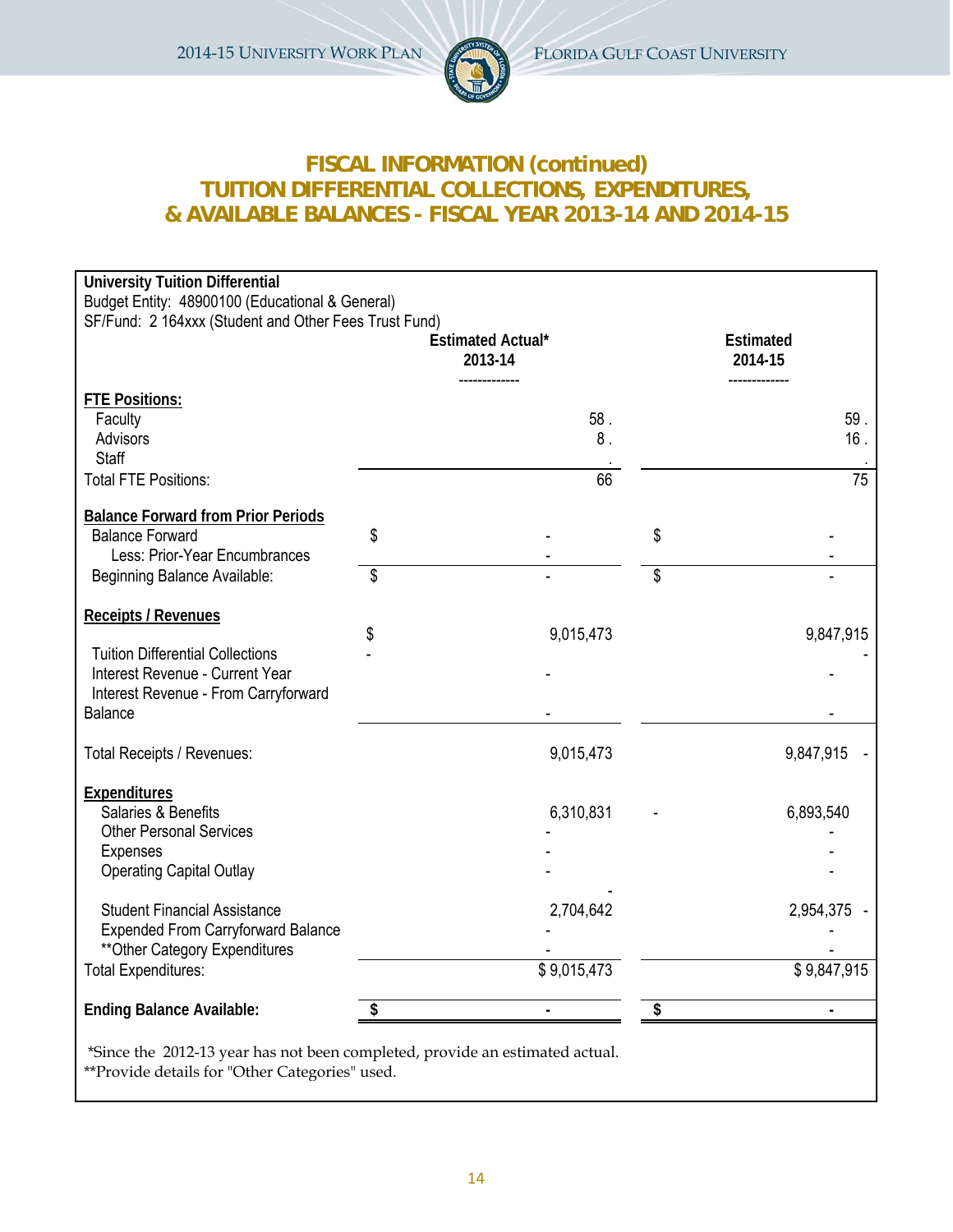

# **FISCAL INFORMATION (continued) UNIVERSITY TUITION, FEES AND HOUSING PROJECTIONS**

| <b>Undergraduate Students</b>                                 |             | -Actual-    |                                                                                     |                      |                         | -Projected----                      |             |
|---------------------------------------------------------------|-------------|-------------|-------------------------------------------------------------------------------------|----------------------|-------------------------|-------------------------------------|-------------|
|                                                               | 2011-12     | 2012-13     | 2013-14                                                                             | 2014-15              | 2015-16                 | 2016-17                             | 2017-18     |
| Tuition:                                                      |             |             |                                                                                     |                      |                         |                                     |             |
| Base Tuition - (0% inc. for 2014-15 to 2017-18)               | \$103.32    | \$103.32    | \$105.07                                                                            | \$105.07             | \$105.07                | \$105.07                            | \$105.07    |
| <b>Tuition Differential</b>                                   | 21.42       | \$36.38     | \$36.38                                                                             | \$36.38              | \$36.38                 | \$36.38                             | \$36.38     |
| <b>Total Base Tuition &amp; Differential per Credit Hour</b>  | \$124.74    | \$139.70    | \$141.45                                                                            | $\overline{$}141.45$ | \$141.45                | \$141.45                            | \$141.45    |
| % Change                                                      |             | 12.0%       | 1.3%                                                                                | 0.0%                 | 0.0%                    | 0.0%                                | 0.0%        |
| Fees (per credit hour):                                       |             |             |                                                                                     |                      |                         |                                     |             |
| Student Financial Aid <sup>1</sup>                            | \$5.15      | \$5.15      | \$5.25                                                                              | \$5.25               | \$5.25                  | \$5.25                              | \$5.25      |
| Capital Improvement <sup>2</sup>                              | \$4.76      | \$6.76      | \$6.76                                                                              | \$6.76               | \$6.76                  | \$6.76                              | \$6.76      |
| <b>Activity &amp; Service</b>                                 | \$11.24     | \$11.24     | \$11.50                                                                             | \$11.50              | \$11.73                 | \$11.96                             | \$12.20     |
| Health                                                        | \$8.34      | \$8.79      | \$9.24                                                                              | \$9.24               | \$9.42                  | \$9.61                              | \$9.80      |
| Athletic                                                      | \$16.54     | \$16.79     | \$17.54                                                                             | \$17.54              | \$17.89                 | \$18.25                             | \$18.62     |
| <b>Transportation Access</b>                                  | \$8.50      | \$8.70      | \$8.70                                                                              | \$8.70               | \$8.70                  | \$8.70                              | \$8.70      |
| Technology <sup>1</sup>                                       | \$5.15      | \$5.15      | \$5.25                                                                              | \$5.25               | \$5.25                  | \$5.25                              | \$5.25      |
| Green Fee (USF, NCF, UWF only)                                |             |             |                                                                                     |                      |                         |                                     |             |
| Student Life & Services Fee (UNF only)                        |             |             |                                                                                     |                      |                         |                                     |             |
| Marshall Center Fee (USF only)                                |             |             |                                                                                     |                      |                         |                                     |             |
| Student Affairs Facility Use Fee (FSU only)                   |             |             |                                                                                     |                      |                         |                                     |             |
| <b>Total Fees</b>                                             | \$59.68     | \$62.58     | \$64.24                                                                             | \$64.24              | \$65.00                 | \$65.78                             | \$66.58     |
| <b>Total Tuition and Fees per Credit Hour</b>                 | \$184.42    | \$202.28    | \$205.69                                                                            | \$205.69             | $\overline{$}206.45$    | \$207.23                            | \$208.03    |
| % Change                                                      |             | 9.7%        | 1.7%                                                                                | 0.0%                 | 0.4%                    | 0.4%                                | 0.4%        |
|                                                               |             |             |                                                                                     |                      |                         |                                     |             |
| Fees (block per term):                                        |             |             |                                                                                     |                      |                         |                                     |             |
| <b>Activity &amp; Service</b>                                 |             |             |                                                                                     |                      |                         |                                     |             |
| Health                                                        |             |             |                                                                                     |                      |                         |                                     |             |
| Athletic                                                      |             |             |                                                                                     |                      |                         |                                     |             |
| <b>Transportation Access</b>                                  |             |             |                                                                                     |                      |                         |                                     |             |
| Marshall Center Fee (USF only)                                |             |             |                                                                                     |                      |                         |                                     |             |
| Student Affairs Facility Use Fee (FSU only)                   |             |             |                                                                                     |                      |                         |                                     |             |
| List any new fee proposed                                     |             |             |                                                                                     |                      |                         |                                     |             |
| <b>Total Block Fees per term</b>                              | \$0.00      | \$0.00      | \$0.00                                                                              | \$0.00               | \$0.00                  | \$0.00                              | \$0.00      |
| % Change                                                      |             | #DIV/0!     | #DM/0!                                                                              | #DN/0!               | #DM/0!                  | #DM/0!                              | #DIV/0!     |
| <b>Total Tuition for 30 Credit Hours</b>                      | \$3,742.20  | \$4,191.00  | \$4,243.50                                                                          | \$4,243.50           | \$4,243.50              | \$4,243.50                          | \$4,243.50  |
| <b>Total Fees for 30 Credit Hours</b>                         | \$1,790.40  | \$1,877.40  | \$1,927.20                                                                          | \$1,927.20           | \$1,950.00              | \$1,973.40                          | \$1,997.40  |
| <b>Total Tuition and Fees for 30 Credit Hours</b>             | \$5,532.60  | \$6,068.40  | \$6,170.70                                                                          | \$6,170.70           | \$6,193.50              | \$6,216.90                          | \$6,240.90  |
| \$ Change                                                     |             | \$535.80    | \$102.30                                                                            | \$0.00               | \$22.80                 | \$23.40                             | \$24.00     |
| % Change                                                      |             | 9.7%        | 1.7%                                                                                | 0.0%                 | 0.4%                    | 0.4%                                | 0.4%        |
|                                                               |             |             |                                                                                     |                      |                         |                                     |             |
| <b>Out-of-State Fees</b>                                      |             |             |                                                                                     |                      |                         |                                     |             |
| Out-of-State Undergraduate Fee                                | \$559.80    | \$604.58    | \$604.58                                                                            | \$604.58             | \$604.58                | \$604.58                            | \$604.58    |
| Out-of-State Undergraduate Student Financial Aid <sup>3</sup> | \$27.99     | \$30.21     | \$30.21                                                                             | \$30.21              | \$30.21                 | \$30.21                             | \$30.21     |
| Total per credit hour                                         | \$587.79    | \$634.79    | \$634.79                                                                            | \$634.79             | \$634.79                | \$634.79                            | \$634.79    |
| % Change                                                      |             | 8.0%        | 0.0%                                                                                | 0.0%                 | 0.0%                    | 0.0%                                | 0.0%        |
| Total Tuition for 30 Credit Hours                             | \$20,536.20 | \$22,328.40 | \$22,380.90                                                                         |                      |                         | \$22,380.90 \$22,380.90 \$22,380.90 | \$22,380.90 |
| <b>Total Fees for 30 Credit Hours</b>                         | \$2,630.10  | \$2,783.70  | \$2,833.50                                                                          |                      | \$2,833.50 \$2,856.30   | \$2,879.70                          | \$2,903.70  |
| <b>Total Tuition and Fees for 30 Credit Hours</b>             | \$23,166.30 | \$25,112.10 | \$25,214.40                                                                         |                      | \$25,214.40 \$25,237.20 | \$25,260.60                         | \$25,284.60 |
| \$ Change                                                     |             | \$1,945.80  | \$102.30                                                                            | \$0.00               | \$22.80                 | \$23.40                             | \$24.00     |
| % Change                                                      |             | $8.4\%$     | 0.4%                                                                                | 0.0%                 | 0.1%                    | 0.1%                                | 0.1%        |
| Housing/Dining <sup>4</sup>                                   | \$9,160.82  | \$9,424.00  | \$9,612.48                                                                          |                      | \$9,804.73 \$10,000.82  | \$10,200.84                         | \$10,404.86 |
| \$ Change                                                     |             | \$263.18    | \$188.48                                                                            | \$192.25             | \$196.09                | \$200.02                            | \$204.02    |
| % Change                                                      |             | 2.9%        | $2.0\%$                                                                             | 2.0%                 | 2.0%                    | 2.0%                                | 2.0%        |
|                                                               |             |             |                                                                                     |                      |                         |                                     |             |
| can be no more than 5% of tuition.                            |             |             | ° can be no more than 5% of tuition and the out-of-state fee.                       |                      |                         |                                     |             |
| $2$ as approved by the Board of Governors.                    |             |             | <sup>4</sup> combine the most popular housing and dining plans provided to students |                      |                         |                                     |             |
|                                                               |             |             |                                                                                     |                      |                         |                                     |             |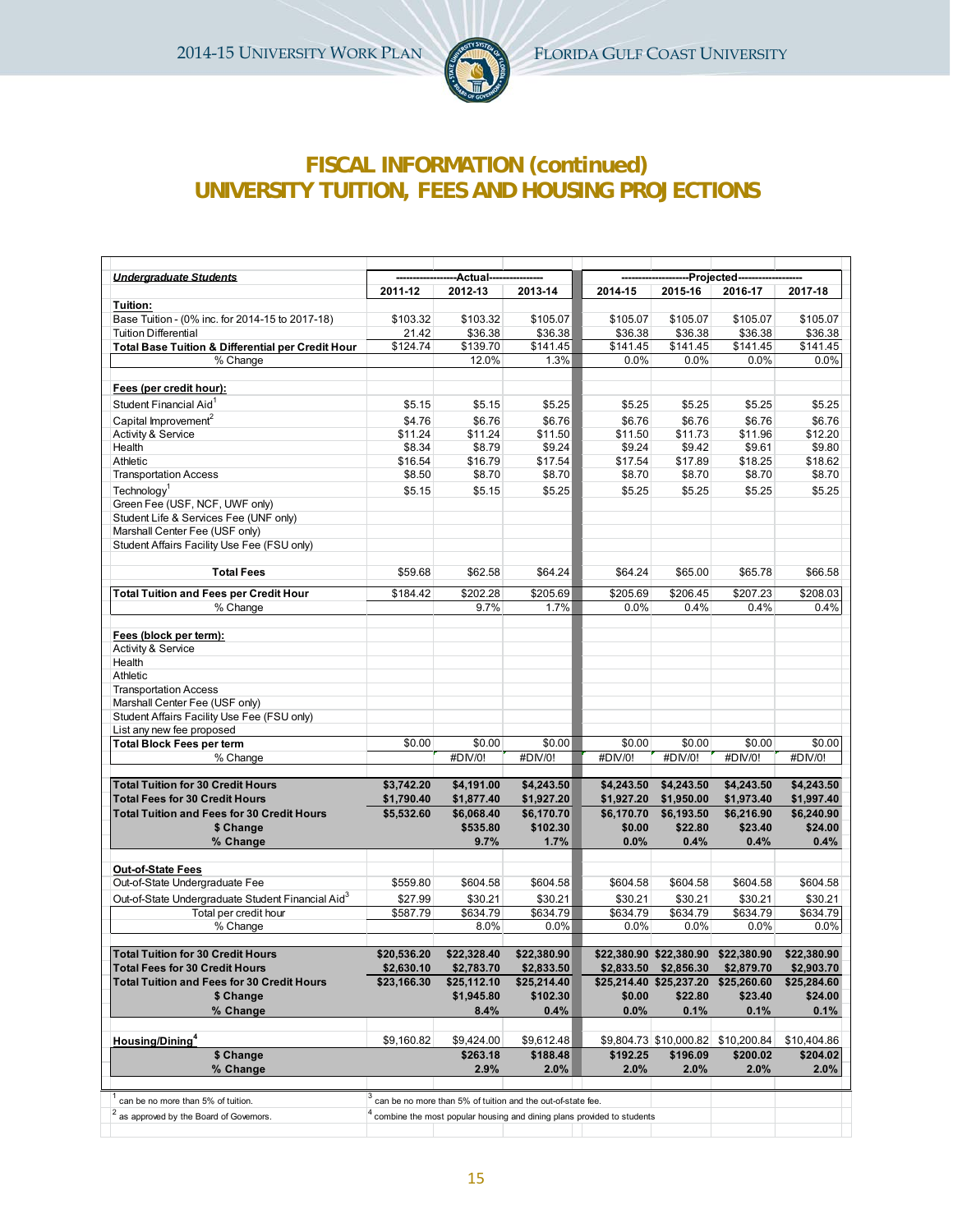

# **ENROLLMENT PLANNING**

### **Planned Enrollment Growth by Student Type** *(for all E&G students at all campuses)*

|                              | 5 YEAR<br><b>TREND</b><br>$(2007 - 12)$ | <b>Fall 2013</b><br><b>ACTUAL</b><br><b>HEADCOUNT</b> |      | <b>Fall 2014</b><br><b>PLANNED</b><br><b>HEADCOUNT</b> |      | <b>Fall 2015</b><br><b>PLANNED</b><br><b>HEADCOUNT</b> |      | <b>Fall 2016</b><br><b>PLANNED</b><br><b>HEADCOUNT</b> |      |
|------------------------------|-----------------------------------------|-------------------------------------------------------|------|--------------------------------------------------------|------|--------------------------------------------------------|------|--------------------------------------------------------|------|
| <b>UNDERGRADUATE</b>         |                                         |                                                       |      |                                                        |      |                                                        |      |                                                        |      |
| FTIC (Regular Admit)         | +64% $\Delta$                           | 8,369                                                 | 66%  | 8914                                                   | 66%  | 9,560                                                  | 67%  | 10,120                                                 | 67%  |
| FTIC (Profile Admit)         | -6% $\Delta$                            | 377                                                   | 3%   | 402                                                    | 3%   | 335                                                    | 2%   | 370                                                    | 2%   |
| AA Transfers*                | +39% $\Delta$                           | 2,450                                                 | 19%  | 2,580                                                  | 19%  | 2,735                                                  | 19%  | 2,845                                                  | 19%  |
| <b>Other Transfers</b>       | +12% $\Delta$                           | 1,579                                                 | 12%  | 1,664                                                  | 12%  | 1,745                                                  | 12%  | 1,815                                                  | 12%  |
| Subtotal                     | +48% $\Delta$                           | 12,775                                                | 100% | 13,560                                                 | 100% | 14,375                                                 | 100% | 15,150                                                 | 100% |
| <b>GRADUATE STUDENTS</b>     |                                         |                                                       |      |                                                        |      |                                                        |      |                                                        |      |
| Master's                     | -10% $\Delta$                           | 863                                                   | 87%  | 840                                                    | 86%  | 845                                                    | 85%  | 855                                                    | 84%  |
| <b>Research Doctoral</b>     | n/a                                     | 48                                                    | 5%   | 55                                                     | 6%   | 60                                                     | 6%   | 65                                                     | 6%   |
| <b>Professional Doctoral</b> | 230%A                                   | 76                                                    | 8%   | 85                                                     | 9%   | 90                                                     | 9%   | 95                                                     | 9%   |
| Subtotal                     | $0\%$ $\triangle$                       | 987                                                   | 100% | 980                                                    | 100% | 995                                                    | 100% | 1,015                                                  | 100% |
| <b>NOT-DEGREE SEEKING</b>    | -47% $\Delta$                           | 312                                                   |      | 310                                                    |      | 300                                                    |      | 300                                                    |      |
| <b>MEDICAL</b>               | n/a                                     | n/a                                                   |      | n/a                                                    |      | n/a                                                    |      | n/a                                                    |      |
| <b>TOTAL</b>                 | +37% $\Delta$                           | 14,074                                                |      | 14,850                                                 |      | 15,670                                                 |      | 16,465                                                 |      |

Note\*: AA transfers refer only to transfers from the Florida College System.

# **Planned Enrollment Growth by Method of Instruction** *(for all E&G students at all campuses)*

|                      | 2 YFAR<br><b>TREND</b>       | 2012-13               |                        | 2014-15                      |                        | 2015-16                |                        | 2016-17                      |                      |
|----------------------|------------------------------|-----------------------|------------------------|------------------------------|------------------------|------------------------|------------------------|------------------------------|----------------------|
|                      | $(2010 - 11)$ to<br>2012-13) | <b>ACTUAL</b><br>FTE. | $%$ of<br><b>TOTAL</b> | <b>PLANNED</b><br><b>FTE</b> | $%$ of<br><b>TOTAL</b> | <b>PLANNED</b><br>FTE. | $%$ of<br><b>TOTAL</b> | <b>PLANNED</b><br><b>FTE</b> | % of<br><b>TOTAL</b> |
| <b>UNDERGRADUATE</b> |                              |                       |                        |                              |                        |                        |                        |                              |                      |
| DISTANCE (>80%)      | $+4\%$ $\triangle$           | 1,188                 | 15%                    | 1,285                        | 15%                    | 1,480                  | 16%                    | 1,580                        | 17%                  |
| HYBRID (50%-79%)     | $+9\%$ $\Delta$              | 154                   | 2%                     | 235                          | 3%                     | 330                    | 4%                     | 430                          | 5%                   |
| TRADITIONAL (<50%)   | $+14\%$ $\triangle$          | 6,349                 | 83%                    | 7,026                        | 82%                    | 7,209                  | 80%                    | 7,478                        | 78%                  |
| <b>TOTAL</b>         | +12% $\Delta$                | 7,691                 | 100%                   | 8,546                        | 100%                   | 9,019                  | 100%                   | 9,488                        | 100%                 |
| <b>GRADUATE</b>      |                              |                       |                        |                              |                        |                        |                        |                              |                      |
| DISTANCE (80%)       | -9% $\Delta$                 | 191                   | 29%                    | 180                          | 29%                    | 185                    | 30%                    | 200                          | 31%                  |
| HYBRID (50%-79%)     | -36% $\Delta$                | 53                    | 8%                     | 40                           | 7%                     | 50                     | 8%                     | 60                           | 9%                   |
| TRADITIONAL (<50%)   | -6% $\Delta$                 | 420                   | 63%                    | 395                          | 64%                    | 390                    | 62%                    | 387                          | 60%                  |
| TOTAL                | -10% $\Delta$                | 664                   | 100%                   | 615                          | 100%                   | 625                    | 100%                   | 647                          | 100%                 |

Note: Full-time Equivalent (FTE) student is a measure of instructional effort (and student activity) that is based on the number of credit hours that students enroll. FTE is based on the Florida definition, which divides undergraduate credit hours by 40 and graduate credit hours by 32. Distance Learning is a course in which at least 80 percent of the direct instruction of the course is delivered using some form of technology when the student and instructor are separated by time or space, or both (per 1009.24(17), *F.S.*). **Hybrid** is a course where 50% to 79% of the instruction is delivered using some form of technology, when the student and instructor are separated by time or space, or both (per SUDS data element 2052). **Traditional (and Technology Enhanced)** refers to primarily face to face instruction utilizing some form of technology for delivery of supplemental course materials for *no more* than 49% of instruction (per SUDS data element 2052).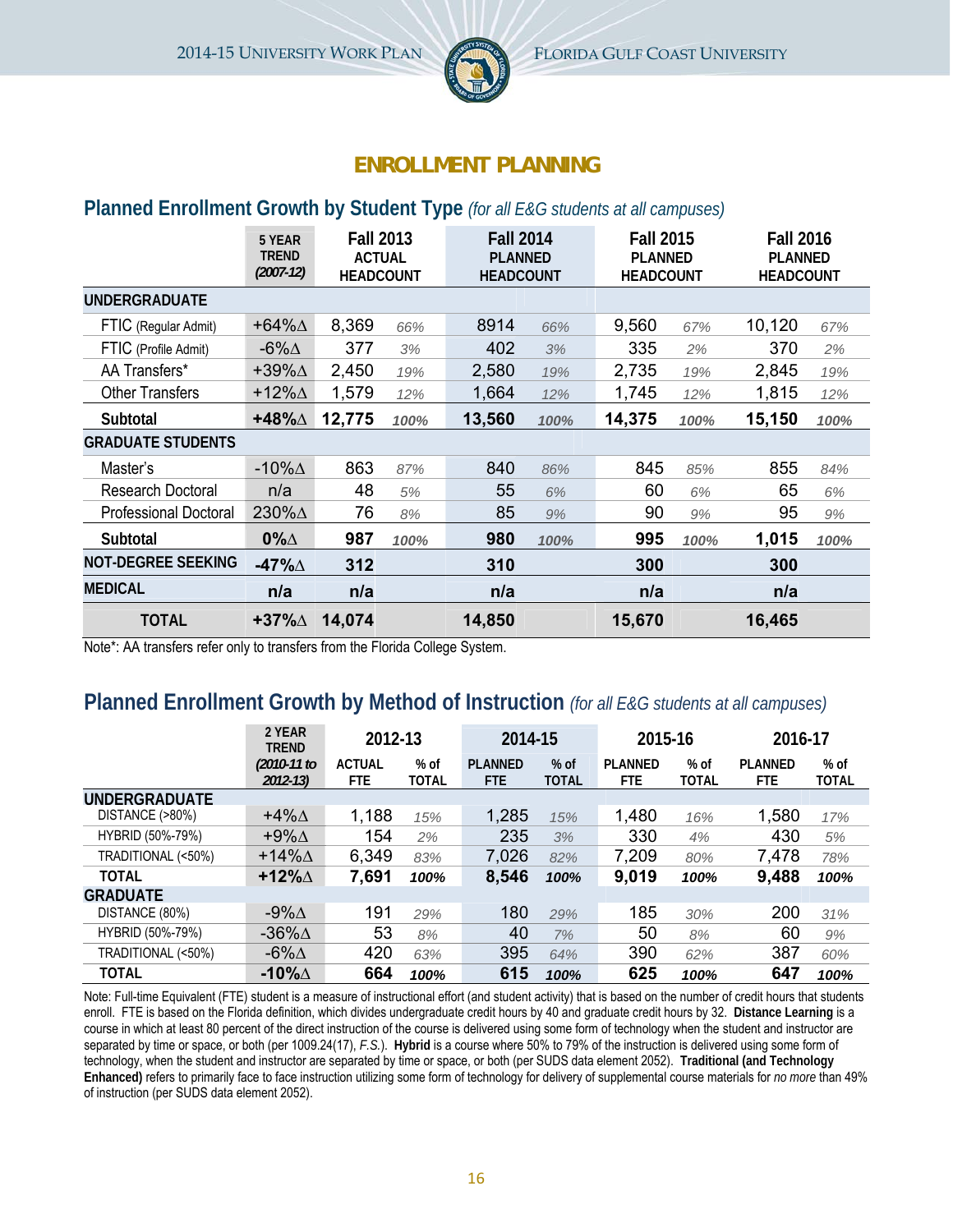

# **ENROLLMENT PLANNING (continued)**

# **Planned Enrollment Plan by Residency and Student Level** *(Florida FTE)*

|                           | Estimated | Funded  | Planned | Planned | Planned | Planned | Planned | Planned | Planned      |
|---------------------------|-----------|---------|---------|---------|---------|---------|---------|---------|--------------|
|                           | Actual    | 2014-15 | 2014-15 | 2015-16 | 2016-17 | 2017-18 | 2018-19 | 2019-20 | Annual       |
|                           | 2013-14   |         |         |         |         |         |         |         | Growth Rate* |
| <b>STATE FUNDABLE</b>     |           |         |         |         |         |         |         |         |              |
| <b>Florida Resident</b>   |           |         |         |         |         |         |         |         |              |
| <b>LOWER</b>              | 4275      | 2224    | 4530    | 4757    | 4995    | 5245    | 5507    | 5782    | 5.2%         |
| <b>UPPER</b>              | 3473      | 2319    | 3655    | 3838    | 4030    | 4232    | 4444    | 4666    | 5.0%         |
| <b>GRAD I</b>             | 491       | 510     | 475     | 476     | 485     | 509     | 535     | 561     | 2.3%         |
| <b>GRAD II</b>            | 111       | 10      | 111     | 115     | 120     | 126     | 132     | 139     | 3.8%         |
| <b>TOTAL</b>              | 8350      | 5063    | 8771    | 9186    | 9630    | 10112   | 10618   | 11148   | 4.9%         |
| <b>Non-Resident</b>       |           |         |         |         |         |         |         |         |              |
| LOWER                     | 230       | n/a     | 254     | 282     | 312     | 327     | 343     | 361     | 7.8%         |
| <b>UPPER</b>              | 128       | n/a     | 134     | 142     | 151     | 158     | 166     | 174     | 5.3%         |
| <b>GRAD I</b>             | 18        | n/a     | 15      | 14      | 12      | 12      | 13      | 13      | $-4.9%$      |
| <b>GRAD II</b>            | 9         | n/a     | 14      | 20      | 30      | 31      | 33      | 34      | 26.9%        |
| <b>TOTAL</b>              | 385       | 310     | 417     | 458     | 505     | 528     | 555     | 582     | 7.2%         |
| <b>TOTAL</b>              |           |         |         |         |         |         |         |         |              |
| LOWER                     | 4505      | n/a     | 4784    | 5039    | 5307    | 5572    | 5850    | 6143    | 5.3%         |
| <b>UPPER</b>              | 3601      | n/a     | 3789    | 3980    | 4181    | 4390    | 4610    | 4840    | 5.1%         |
| <b>GRAD I</b>             | 509       | n/a     | 490     | 490     | 497     | 521     | 548     | 574     | 2.1%         |
| <b>GRAD II</b>            | 120       | n/a     | 125     | 135     | 150     | 157     | 165     | 173     | 6.3%         |
| <b>TOTAL</b>              | 8735      | 5373    | 9188    | 9644    | 10135   | 10640   | 11173   | 11730   | 5.0%         |
| <b>NOT STATE FUNDABLE</b> |           |         |         |         |         |         |         |         |              |
| <b>LOWER</b>              | 61        | n/a     | 65      | 68      | 72      | 76      | 80      | 84      | 5.5%         |
| <b>UPPER</b>              | 47        | n/a     | 49      | 51      | 54      | 57      | 60      | 63      | 5.0%         |
| <b>GRAD</b> I             | 14        | n/a     | 13      | 13      | 13      | 14      | 15      | 16      | 2.4%         |
| <b>GRAD II</b>            | 3         | n/a     | 3       | 3       | 3       | 3       | 3       | 3       | 0.0%         |
| <b>TOTAL</b>              | 125       | n/a     | 130     | 135     | 142     | 150     | 158     | 166     | 4.8%         |

Note: Full-time Equivalent (FTE) student is a measure of instructional effort (and student activity) that is based on the number of credit hours that students enroll. FTE is based on the Florida definition, which divides undergraduate credit hours by 40 and graduate credit hours by 32. Note\*:The average annual growth rate is based on the annual growth rate from 2014-15 to 2019-20.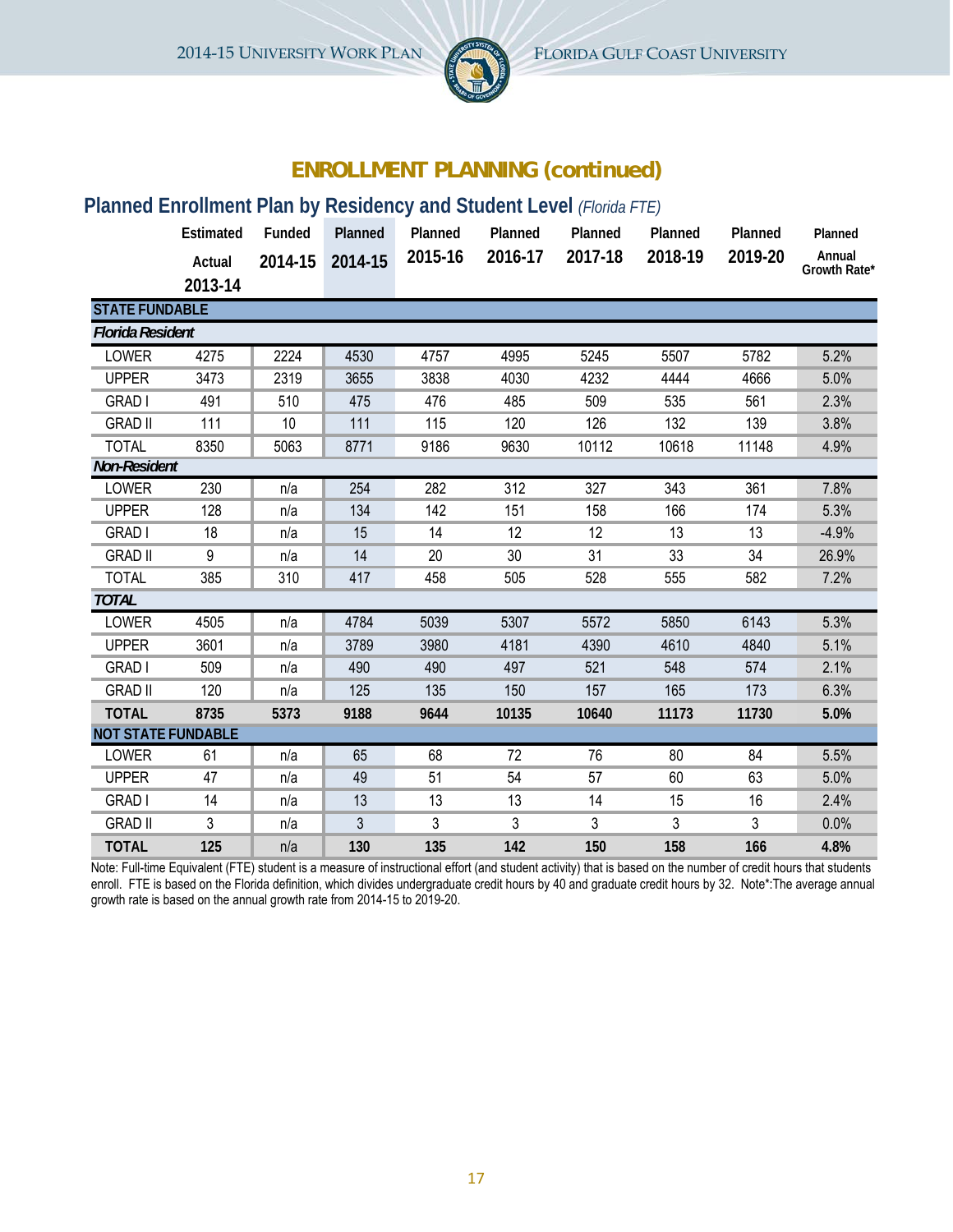

# **ACADEMIC PROGRAM COORDINATION**

## **New Programs For Consideration by University in AY 2014-15**

The S.U.S. Council of Academic Vice Presidents (CAVP) Academic Program Coordination Work Group will review these programs as part of their on-going coordination efforts. The programs listed below are based on the 2013-14 Work Plan list for programs under consideration for 2014-16.

|                            |             |                  | <b>OTHER</b>     | OFFFRED VIA     |                  | <b>PROPOSED</b>   |
|----------------------------|-------------|------------------|------------------|-----------------|------------------|-------------------|
|                            | CIP         | ARFA OF          | UNIVERSITIES     | <b>DISTANCE</b> | <b>PROJECTED</b> | DATE OF           |
|                            | <b>CODE</b> | <b>STRATEGIC</b> | <b>WITH SAME</b> | LEARNING        | ENROLLMENT       | <b>SUBMISSION</b> |
| <b>PROGRAM TITLES</b>      | 6-digit     | <b>EMPHASIS</b>  | <b>PROGRAM</b>   | IN SYSTEM       | in 5th year      | TO UBOT           |
| <b>BACHELOR'S PROGRAMS</b> |             |                  |                  |                 |                  |                   |
| Music Therapy              | 51.2305     |                  | <b>FSU</b>       | No              | 30               | 4/2015            |
| Renewable Energy           | 14.9999     | <b>STFM</b>      | None             | No              | 60               | 4/2015            |

| MASTER'S, SPECIALIST AND OTHER ADVANCED MASTER'S PROGRAMS |         |             |                         |     |    |        |  |  |
|-----------------------------------------------------------|---------|-------------|-------------------------|-----|----|--------|--|--|
| Educational Technology                                    | 13.0501 | <b>STEM</b> | FSU, UCF,<br><b>UWF</b> | Yes | 30 | 4/2015 |  |  |
| Engineering                                               | 14.0101 | <b>STEM</b> | FPU. USF                | No  | 30 | 4/2015 |  |  |

### **DOCTORAL PROGRAMS**

# **New Programs For Consideration by University in 2015-17**

These programs will be used in the 2015-16 Work Plan list for programs under consideration for 2015-16.

|                                                           |            |                  |                           | <b>OFFERED</b>   |                                |                 |
|-----------------------------------------------------------|------------|------------------|---------------------------|------------------|--------------------------------|-----------------|
|                                                           |            |                  | <b>OTHER</b>              | VIA              |                                | <b>PROPOSED</b> |
|                                                           | <b>CIP</b> | ARFA OF          | UNIVERSITIES              | <b>DISTANCE</b>  | PROJECTED                      | DATE OF         |
|                                                           | CODE       | <b>STRATEGIC</b> | <b>WITH SAME</b>          |                  | LEARNING ENROLLMENT SUBMISSION |                 |
| <b>PROGRAM TITLES</b>                                     | 6-digit    | <b>EMPHASIS</b>  | <b>PROGRAM</b>            | <b>IN SYSTEM</b> | in 5th year                    | TO UBOT         |
| <b>BACHELOR'S PROGRAMS</b>                                |            |                  |                           |                  |                                |                 |
| <b>Real Estate</b>                                        | 52.1501    |                  | FAU, FIU, FSU, UCF, UF    | No               | 45                             | 4/2016          |
| <b>Public Health</b>                                      | 51.2201    | <b>HEALTH</b>    | USFT                      | Yes              | 50                             | 4/2017          |
| MASTER'S, SPECIALIST AND OTHER ADVANCED MASTER'S PROGRAMS |            |                  |                           |                  |                                |                 |
|                                                           |            |                  | FAMU, FAU, FIU, FSU,      |                  |                                |                 |
| <b>Biology</b>                                            | 26.0101    | <b>STEM</b>      | UCF, UNF, USFT, UWF,      | No               | 20                             | 4/2016          |
|                                                           |            |                  | UF                        |                  |                                |                 |
| <b>Physician Assistant Studies</b>                        | 51.0912    | <b>HEALTH</b>    | UF, USFT                  | No               | 60                             | 4/2016          |
| <b>Health Administration</b>                              | 510701     | <b>HEALTH</b>    | FAMU, FIU, FAU, UNF, USFT | Yes              | 60                             | 4/2017          |
| <b>DOCTORAL PROGRAMS</b>                                  |            |                  |                           |                  |                                |                 |
| Occupational Therapy                                      | 51.2306    | <b>HEALTH</b>    | None                      | No               | 25                             | 4/2017          |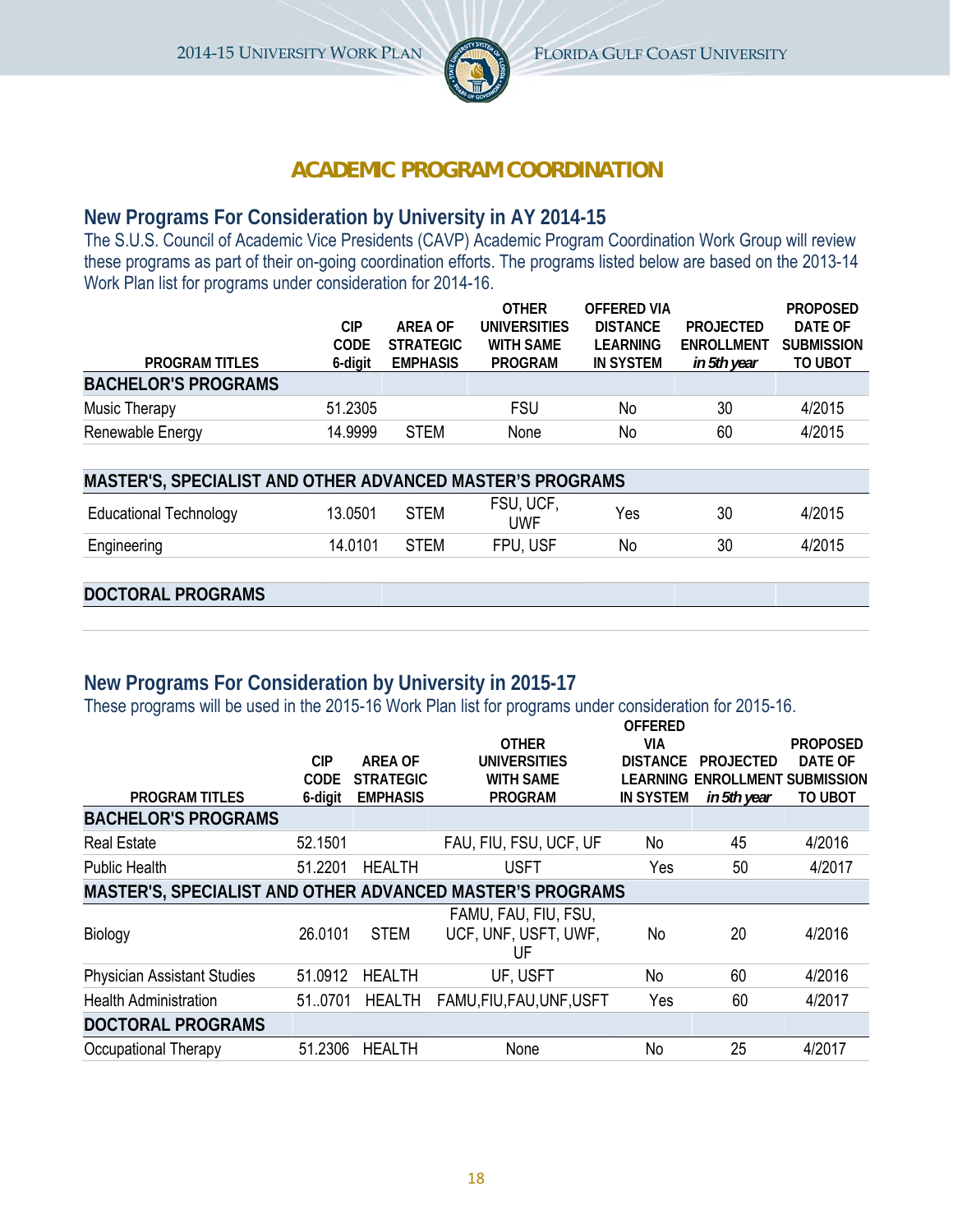

# **DEFINITIONS**

# **Performance Based Funding**

| Percent of Bachelor's<br><b>Graduates Employed Full-</b><br>time in Florida or<br><b>Continuing their Education</b><br>in the U.S. One Year After<br>Graduation | This metric is based on the percentage of a graduating class of bachelor's degree recipients<br>who are employed full-time in Florida or continuing their education somewhere in the United<br>States. Students who do not have valid social security numbers are excluded.<br>Note: Board staff have been in discussions with the Department of Economic Opportunity staff<br>about the possibility of adding non-Florida employment data (from Wage Record Interchange<br>System (WRIS2) to this metric for future evaluation.<br>Sources: State University Database System (SUDS), Florida Education & Training Placement<br>Information Program (FETPIP), National Student Clearinghouse. |
|-----------------------------------------------------------------------------------------------------------------------------------------------------------------|-----------------------------------------------------------------------------------------------------------------------------------------------------------------------------------------------------------------------------------------------------------------------------------------------------------------------------------------------------------------------------------------------------------------------------------------------------------------------------------------------------------------------------------------------------------------------------------------------------------------------------------------------------------------------------------------------|
| <b>Median Wages</b><br>of Bachelor's Graduates<br><b>Employed Full-time in</b><br><b>Florida One Year After</b><br>Graduation                                   | This metric is based on annualized Unemployment Insurance (UI) wage data from the fourth<br>fiscal quarter after graduation for bachelor's recipients. UI wage data does not include<br>individuals who are self-employed, employed out of state, employed by the military or federal<br>government, those without a valid social security number, or making less than minimum wage.<br>Sources: State University Database System (SUDS), Florida Education & Training Placement<br>Information Program (FETPIP), National Student Clearinghouse.                                                                                                                                             |
| <b>Average Cost</b><br>per Bachelor's Degree<br>Instructional costs to the university                                                                           | For each of the last four years of data, the annual total undergraduate instructional<br>expenditures were divided by the total fundable student credit hours to create a cost per credit<br>hour for each year. This cost per credit hour was then multiplied by 30 credit hours to derive an<br>average annual cost. The average annual cost for each of the four years was summed to<br>provide an average cost per degree for a baccalaureate degree that requires 120 credit hours.<br>Sources: State University Database System (SUDS), Expenditure Analysis: Report IV (2009-10<br>through 2012-13).                                                                                   |
| <b>Six Year FTIC</b><br><b>Graduation Rate</b>                                                                                                                  | This metric is based on the percentage of first-time-in-college (FTIC) students who started in<br>the Fall (or summer continuing to Fall) term and had graduated from the same institution within<br>six years. Students of degree programs longer than four years (eg, PharmD) are included in<br>the cohorts. Students who are active duty military are not included in the data.<br>Source: State University Database System (SUDS).                                                                                                                                                                                                                                                       |
| Academic<br><b>Progress Rate</b><br>2nd Year Retention<br>with GPA Above 2.0                                                                                    | This metric is based on the percentage of first-time-in-college (FTIC) students who started in<br>the Fall (or summer continuing to Fall) term and were enrolled full-time in their first semester<br>and were still enrolled in the same institution during the Fall term following their first year with<br>had a grade point average (GPA) of at least 2.0 at the end of their first year (Fall, Spring,<br>Summer).<br>Source: State University Database System (SUDS).                                                                                                                                                                                                                   |
| <b>University Access Rate</b><br>Percent of Undergraduates<br>with a Pell-grant                                                                                 | This metric is based the number of undergraduates, enrolled during the fall term, who received<br>a Pell-grant during the fall term. Unclassified students, who are not eligible for Pell-grants, were<br>excluded from this metric.<br>Source: State University Database System (SUDS).                                                                                                                                                                                                                                                                                                                                                                                                      |
| Bachelor's<br><b>Degrees Awarded</b><br>within Programs of<br><b>Strategic Emphasis</b><br>(includes STEM)                                                      | This metric is based on the number of baccalaureate degrees awarded within the programs<br>designated by the Board of Governors as 'Programs of Strategic Emphasis'. A student who has<br>multiple majors in the subset of targeted Classification of Instruction Program codes will be<br>counted twice (i.e., double-majors are included).<br>Source: State University Database System (SUDS).                                                                                                                                                                                                                                                                                              |
| Graduate<br><b>Degrees Awarded</b><br>within Programs of<br><b>Strategic Emphasis</b><br>(includes STEM)                                                        | This metric is based on the number of graduate degrees awarded within the programs<br>designated by the Board of Governors as 'Programs of Strategic Emphasis'. A student who has<br>multiple majors in the subset of targeted Classification of Instruction Program codes will be<br>counted twice (i.e., double-majors are included).<br>Source: State University Database System (SUDS).                                                                                                                                                                                                                                                                                                   |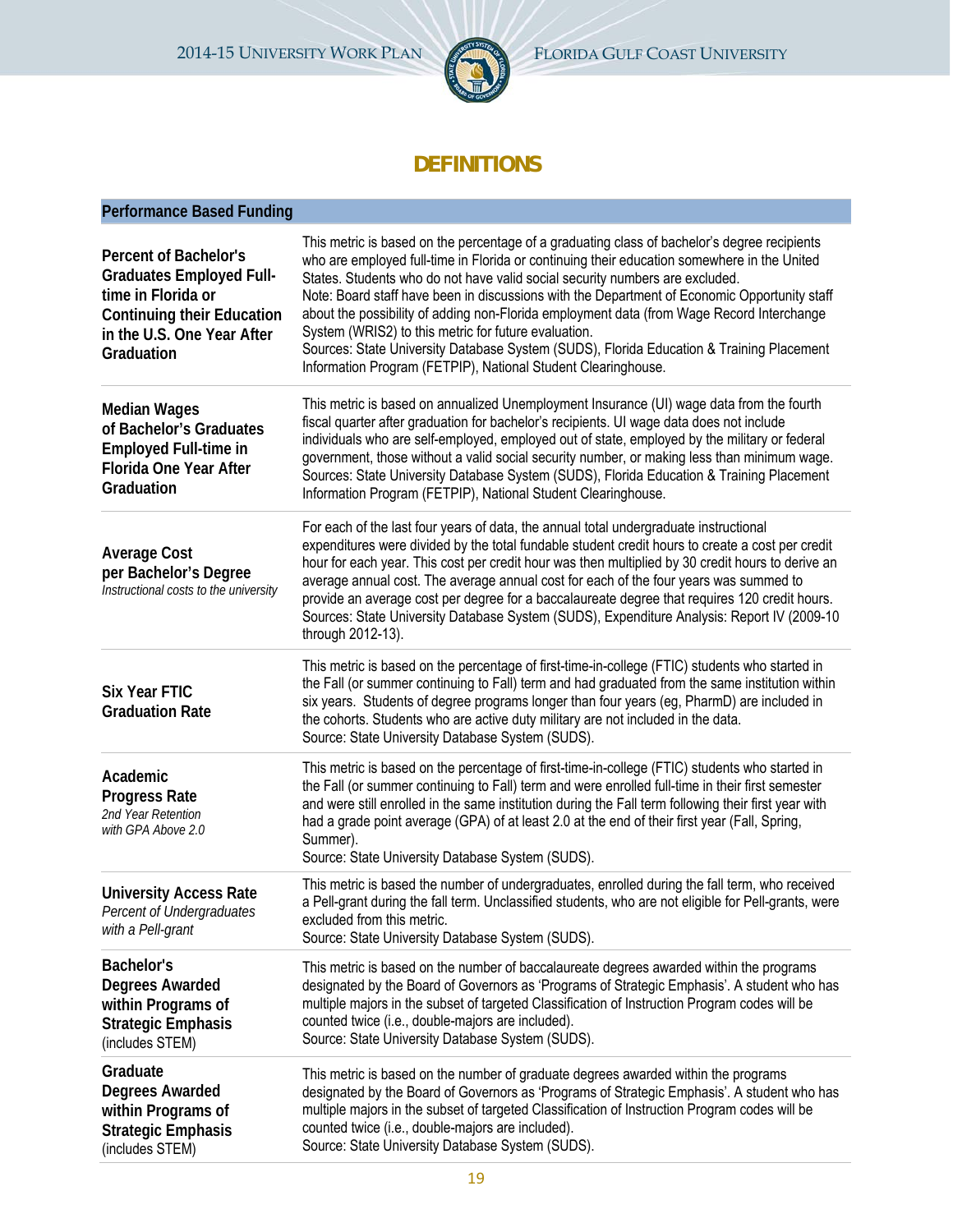

| Freshmen in Top 10% of<br><b>High School Class</b><br>Applies to: NCF                                                             | Percent of all degree-seeking, first-time, first-year (freshman) students who had high school<br>class rank within the top 10% of their graduating high school class.<br>Source: New College of Florida.                                                                                                                                                                                                                                                                                                                                                                                                                                                                                                                                                                                                                                                                                                                                                                                                                                                                                                                                                                                                                                                                 |
|-----------------------------------------------------------------------------------------------------------------------------------|--------------------------------------------------------------------------------------------------------------------------------------------------------------------------------------------------------------------------------------------------------------------------------------------------------------------------------------------------------------------------------------------------------------------------------------------------------------------------------------------------------------------------------------------------------------------------------------------------------------------------------------------------------------------------------------------------------------------------------------------------------------------------------------------------------------------------------------------------------------------------------------------------------------------------------------------------------------------------------------------------------------------------------------------------------------------------------------------------------------------------------------------------------------------------------------------------------------------------------------------------------------------------|
| <b>BOG Choice Metrics</b>                                                                                                         |                                                                                                                                                                                                                                                                                                                                                                                                                                                                                                                                                                                                                                                                                                                                                                                                                                                                                                                                                                                                                                                                                                                                                                                                                                                                          |
| <b>Percent of Bachelor's</b><br><b>Degrees Without Excess</b><br><b>Hours</b>                                                     | This metric is based on the percentage of baccalaureate degrees awarded within 110% of the<br>credit hours required for a degree based on the Board of Governors Academic Program<br>Inventory.<br>Note: It is important to note that the statutory provisions of the "Excess Hour Surcharge"<br>(1009.286, FS) have been modified several times by the Florida Legislature, resulting in a<br>phased-in approach that has created three different cohorts of students with different<br>requirements. The performance funding metric data is based on the latest statutory<br>requirements that mandates 110% of required hours as the threshold. In accordance with<br>statute, this metric excludes the following types of student credits (ie, accelerated mechanisms,<br>remedial coursework, non-native credit hours that are not used toward the degree, non-native<br>credit hours from failed, incomplete, withdrawn, or repeated courses, credit hours from<br>internship programs, credit hours up to 10 foreign language credit hours for transfer students in<br>Florida, and credit hours earned in military science courses that are part of the Reserve<br>Officers' Training Corps (ROTC) program).<br>Source: State University Database System (SUDS). |
| Number of<br><b>Faculty Awards</b>                                                                                                | This metric is based on the number of awards that faculty have earned in the arts, humanities,<br>science, engineering and health fields as reported in the annual 'Top American Research<br>Universities' report. Twenty-three of the most prominent awards are considered, including:<br>Getty Scholars in Residence, Guggenheim Fellows, Howard Hughes Medical Institute<br>Investigators, MacArthur Foundation Fellows, National Endowment for the Humanities (NEH)<br>Fellows, National Medal of Science and National Medal of Technology, Robert Wood Johnson<br>Policy Fellows, Sloan Research Fellows, Woodrow Wilson Fellows, to name a few awards.<br>Source: Center for Measuring University Performance, Annual Report of the Top American<br>Research Universities (TARU).                                                                                                                                                                                                                                                                                                                                                                                                                                                                                  |
| <b>National Ranking</b><br>for Institutional & Program<br><b>Achievements</b>                                                     | This metric is based on the number of Top 50 university rankings that NCF earned from the<br>following list of publications: US News and World Report, Forbes, Kiplinger, Washington<br>Monthly, Center for Measuring University Performance, Times Higher Education World<br>University Rankings, QS World University Ranking, and the Academic Ranking of World<br>Universities.<br>Source: Board of Governors staff review.                                                                                                                                                                                                                                                                                                                                                                                                                                                                                                                                                                                                                                                                                                                                                                                                                                           |
| <b>BOT Choice Metrics</b>                                                                                                         |                                                                                                                                                                                                                                                                                                                                                                                                                                                                                                                                                                                                                                                                                                                                                                                                                                                                                                                                                                                                                                                                                                                                                                                                                                                                          |
| Percent of R&D<br><b>Expenditures Funded from</b><br><b>External Sources</b><br><b>FAMU</b>                                       | This metric reports the amount of research expenditures that was funded from federal, private<br>industry and other (non-state and non-institutional) sources.<br>Source: National Science Foundation annual survey of Higher Education Research and<br>Development (HERD).                                                                                                                                                                                                                                                                                                                                                                                                                                                                                                                                                                                                                                                                                                                                                                                                                                                                                                                                                                                              |
| <b>Bachelor's Degrees</b><br><b>Awarded to Minorities</b><br>FAU, FGCU, FIU                                                       | This metric is the number, or percentage, of baccalaureate degrees granted in an academic<br>year to Non-Hispanic Black and Hispanic students. This metric does not include students<br>classified as Non-Resident Alien or students with a missing race code.<br>Source: State University Database System (SUDS).                                                                                                                                                                                                                                                                                                                                                                                                                                                                                                                                                                                                                                                                                                                                                                                                                                                                                                                                                       |
| National Rank Higher than<br>Predicted by the Financial<br><b>Resources Ranking Based</b><br>on U.S. and World News<br><b>FSU</b> | This metric is based on the difference between the Financial Resources rank and the overall<br>University rank. U.S. News measures financial resources by using a two-year average spending<br>per student on instruction, research, student services and related educational expenditures -<br>spending on sports, dorms and hospitals doesn't count.<br>Source: US News and World Report's annual National University rankings.                                                                                                                                                                                                                                                                                                                                                                                                                                                                                                                                                                                                                                                                                                                                                                                                                                        |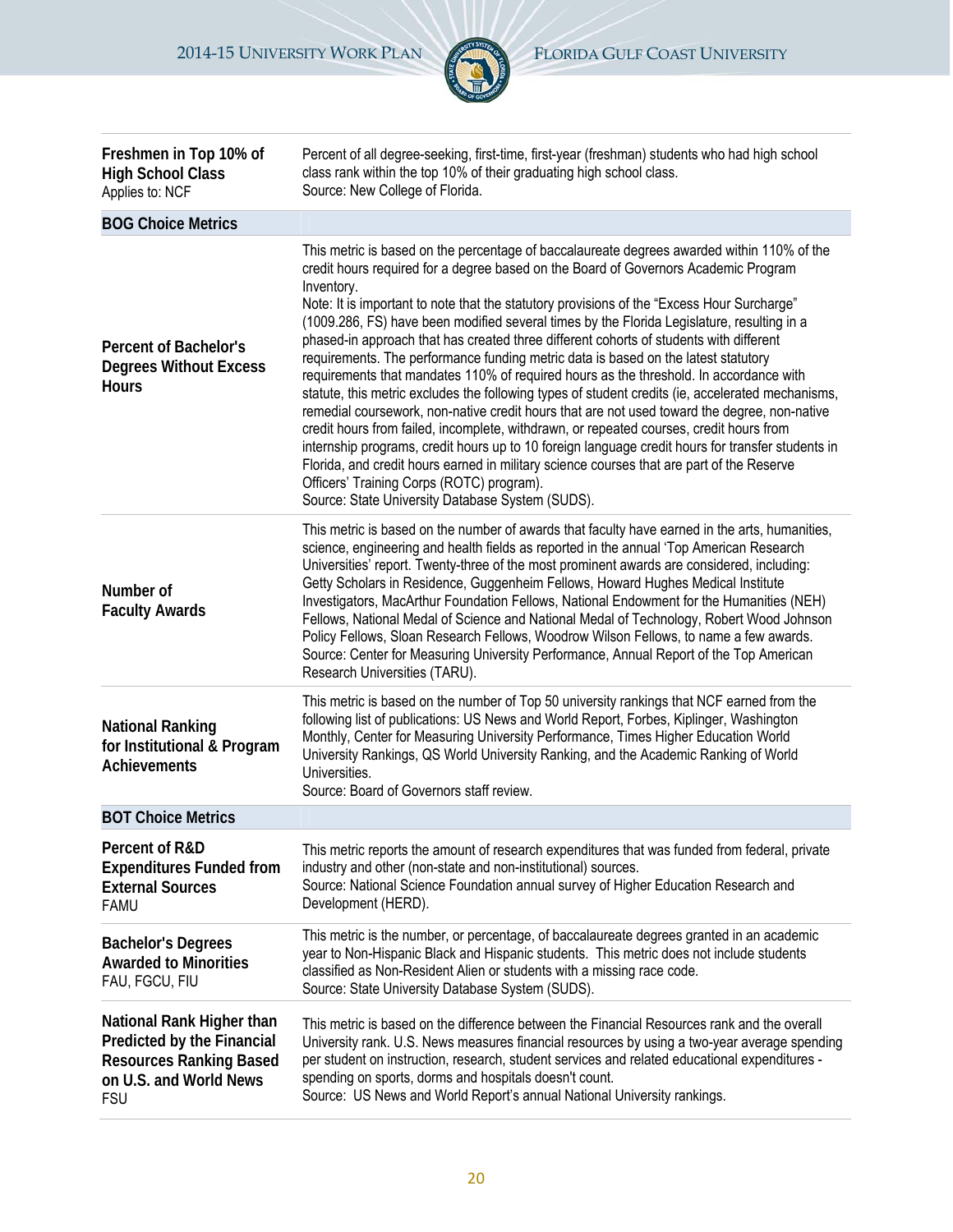

| Percent of Undergraduate<br>Seniors Participating in a<br><b>Research Course</b><br><b>NCF</b>         | This metric is based on the percentage of undergraduate seniors who participate in a research<br>course during their senior year.<br>Source: New College of Florida.                                                                                                                                                                                                                                                                                                                                |
|--------------------------------------------------------------------------------------------------------|-----------------------------------------------------------------------------------------------------------------------------------------------------------------------------------------------------------------------------------------------------------------------------------------------------------------------------------------------------------------------------------------------------------------------------------------------------------------------------------------------------|
| <b>Number of Bachelor</b><br><b>Degrees Awarded Annually</b><br><b>UCF</b>                             | This metric is the number of baccalaureate degrees granted in an academic year. Students who<br>earned two distinct degrees in the same academic year were counted twice; students who<br>completed multiple majors or tracks were only counted once.<br>Source: State University Database System (SUDS).                                                                                                                                                                                           |
| <b>Total Research</b><br><b>Expenditures</b><br>UF                                                     | This metric is the total expenditures (includes non-science & engineering fields) for research &<br>development activities within a given fiscal year.<br>Source: National Science Foundation annual survey of Higher Education Research and<br>Development (HERD).                                                                                                                                                                                                                                 |
| <b>Percent of Course Sections</b><br>Offered via Distance and<br><b>Blended Learning</b><br><b>UNF</b> | This metric is based on the percentage of course sections classified as having at least 50% of<br>the instruction delivered using some form of technology, when the student and instructor are<br>separated by time or space, or both.<br>Source: State University Database System (SUDS).                                                                                                                                                                                                          |
| <b>Number of Postdoctoral</b><br>Appointees<br><b>USF</b>                                              | This metric is based on the number of post-doctoral appointees at the beginning of the<br>academic year. A postdoctoral researcher has recently earned a doctoral (or foreign equivalent)<br>degree and has a temporary paid appointment to focus on specialized research/scholarship<br>under the supervision of a senior scholar.<br>Source: National Science Foundation/National Institutes of Health annual Survey of Graduate<br>Students and Postdoctorates in Science and Engineering (GSS). |
| Percentage of Adult<br><b>Undergraduates Enrolled</b><br><b>UWF</b>                                    | This metric is based on the percentage of undergraduates (enrolled during the fall term) who<br>are at least 25 years old at the time of admission. This includes undergraduates who are not<br>degree-seeking, or unclassified.<br>Source: State University Database System (SUDS).                                                                                                                                                                                                                |

| <b>Preeminent Research University Funding Metrics</b> |                                                                                                                                                                                                                                                                                                                                                                                                                                                                                                                                                                                                                                                                                                                                           |
|-------------------------------------------------------|-------------------------------------------------------------------------------------------------------------------------------------------------------------------------------------------------------------------------------------------------------------------------------------------------------------------------------------------------------------------------------------------------------------------------------------------------------------------------------------------------------------------------------------------------------------------------------------------------------------------------------------------------------------------------------------------------------------------------------------------|
| Average GPA and SAT Score                             | An average weighted grade point average of 4.0 or higher and an average SAT score of 1800<br>or higher for fall semester incoming freshmen, as reported annually in the admissions data that<br>universities submit to the Board of Governors. This data includes registered FTIC (student<br>type='B','E') with an admission action of admitted or provisionally admitted ('A','P','X').                                                                                                                                                                                                                                                                                                                                                 |
| <b>Public University National</b><br>Ranking          | A top-50 ranking on at least two well-known and highly respected national public university<br>rankings, reflecting national preeminence, using most recent rankings. Legislative staff based<br>their initial evaluation on the following list: US News and World Report, Forbes, Kiplinger,<br>Washington Monthly, Center for Measuring University Performance, Times Higher Education<br>World University Rankings, QS World University Ranking, and the Academic Ranking of World<br>Universities.                                                                                                                                                                                                                                    |
| <b>Freshman Retention Rate</b><br>(Full-time, FTIC)   | Freshman Retention Rate (Full-time, FTIC) as reported annually to the Integrated<br>Postsecondary Education Data System (IPEDS). The retention rates that are reported in the<br>Board's annual Accountability report are preliminary because they are based on student<br>enrollment in their second fall term as reported by the 28th calendar day following the first day<br>of class. When the Board of Governors reports final retention rates to IPEDS in the Spring<br>(usually the first week of April), that data is based on the student enrollment data as reported<br>after the Fall semester has been completed. The preliminary and final retention rates are<br>nearly identical when rounded to the nearest whole number. |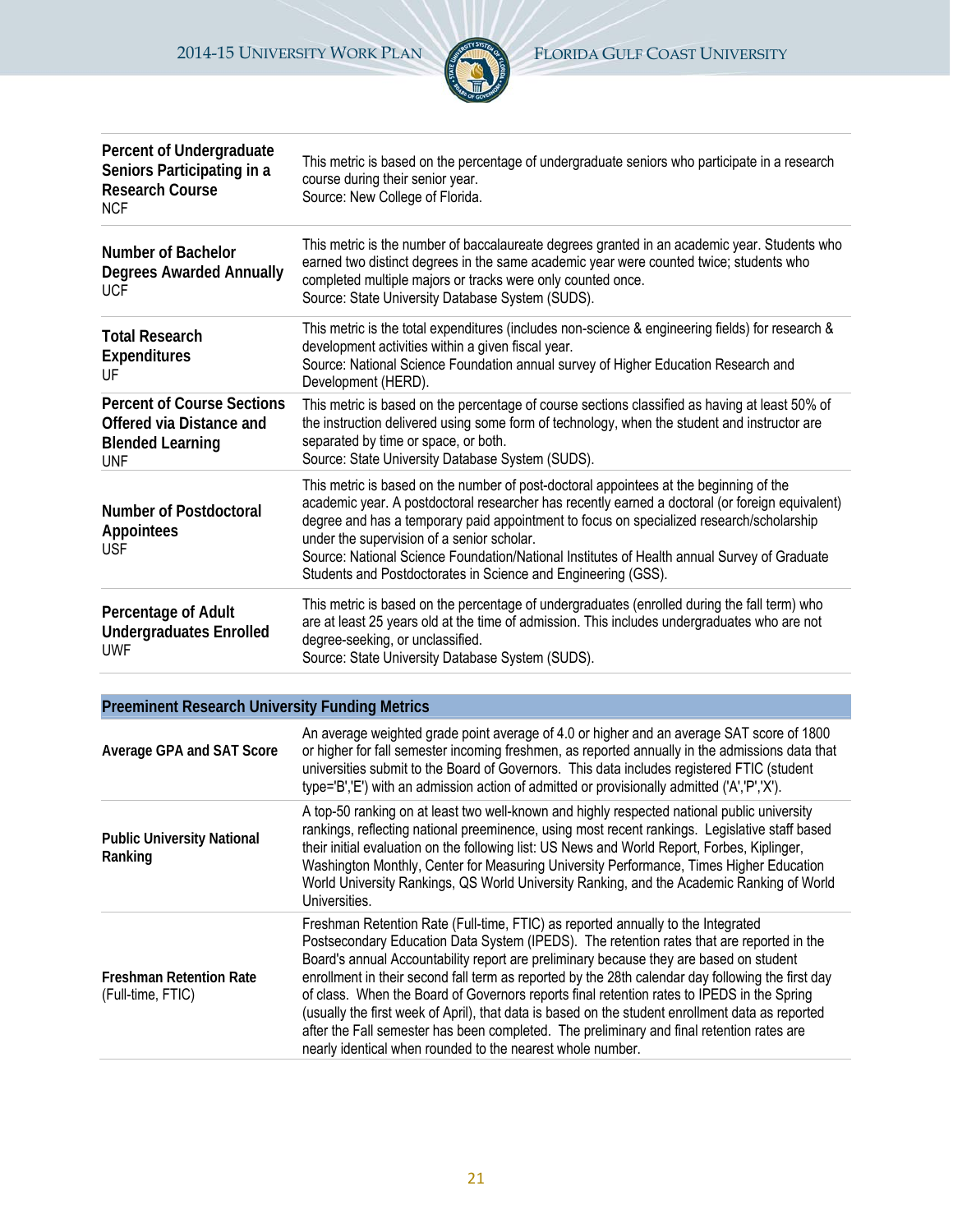

| 6-year Graduation Rate<br>(Full-time, FTIC)                                                                                      | 6-year Graduation Rate (Full-time, FTIC) as reported annually to the Integrated Postsecondary<br>Education Data System (IPEDS). The Board of Governors reports the preliminary graduation<br>rates in the annual Accountability report, and 'final' graduation rates to IPEDS in the beginning<br>of February. The final rates are usually the same as the preliminary rates but can be slightly<br>higher (1%-2% points) due to cohort adjustments for specific, and rare, exemptions allowed by<br>IPEDS. |  |
|----------------------------------------------------------------------------------------------------------------------------------|-------------------------------------------------------------------------------------------------------------------------------------------------------------------------------------------------------------------------------------------------------------------------------------------------------------------------------------------------------------------------------------------------------------------------------------------------------------------------------------------------------------|--|
| National Academy<br>Memberships                                                                                                  | National Academy Memberships held by faculty as reported by the Center for Measuring<br>University Performance in the Top American Research Universities (TARU) annual report.                                                                                                                                                                                                                                                                                                                              |  |
| <b>Total Annual Research</b><br>Expenditures (\$M)<br>(Science & Engineering only)                                               | Total Science & Engineering Research Expenditures, including federal research expenditures,<br>of \$200 million or more, as reported annually by the National Science Foundation (NSF).                                                                                                                                                                                                                                                                                                                     |  |
| <b>Total Annual Research</b><br><b>Expenditures in Diversified</b><br>Non-Medical Sciences (\$M)<br>(Science & Engineering only) | Total S&E research expenditures in non-medical sciences as reported by the NSF. This<br>removes medical sciences funds (9F & 12F in HERD survey) from the total S&E amount.                                                                                                                                                                                                                                                                                                                                 |  |
| National Ranking in S.T.E.M.<br><b>Research Expenditures</b>                                                                     | The NSF identifies 8 broad disciplines within Science & Engineering (Computer Science,<br>Engineering, Environmental Science, Life Science, Mathematical Sciences, Physical Sciences,<br>Psychology, Social Sciences). The rankings by discipline are determined by BOG staff using<br>the NSF WebCaspar database.                                                                                                                                                                                          |  |
| <b>Patents Awarded</b><br>(over 3 year period)                                                                                   | Total patents awarded by the United States Patent and Trademark Office (USPTO) for the most<br>recent 3-year period. Due to a year-lag in published reports, Board of Governors staff query<br>the USPTO database with a query that only counts utility patents:"(AN/"University Name" AND<br>ISD/20100101->20131231 AND APT/1)".                                                                                                                                                                           |  |
| <b>Doctoral Degrees Awarded</b><br>Annually                                                                                      | Doctoral degrees awarded annually, as reported annually in the Board of Governors<br>Accountability Report. Note: per legislative workpapers, this metric does not include<br>Professional degrees.                                                                                                                                                                                                                                                                                                         |  |
| Number of Post-Doctoral<br>Appointees                                                                                            | The number of Postdoctoral Appointees awarded annually, as reported in the TARU annual<br>report. This data is based on National Science Foundation/National Institutes of Health annual<br>Survey of Graduate Students and Postdoctorates in Science and Engineering (GSS).                                                                                                                                                                                                                                |  |
| Endowment Size (\$M)                                                                                                             | This data comes from the National Association of College and University Business Officers<br>(NACUBO) and Commonfund Institute's annual report of Market Value of Endowment Assets -<br>which, due to timing, may release the next fiscal year's data after the Board of Governors<br>Accountability report is published.                                                                                                                                                                                   |  |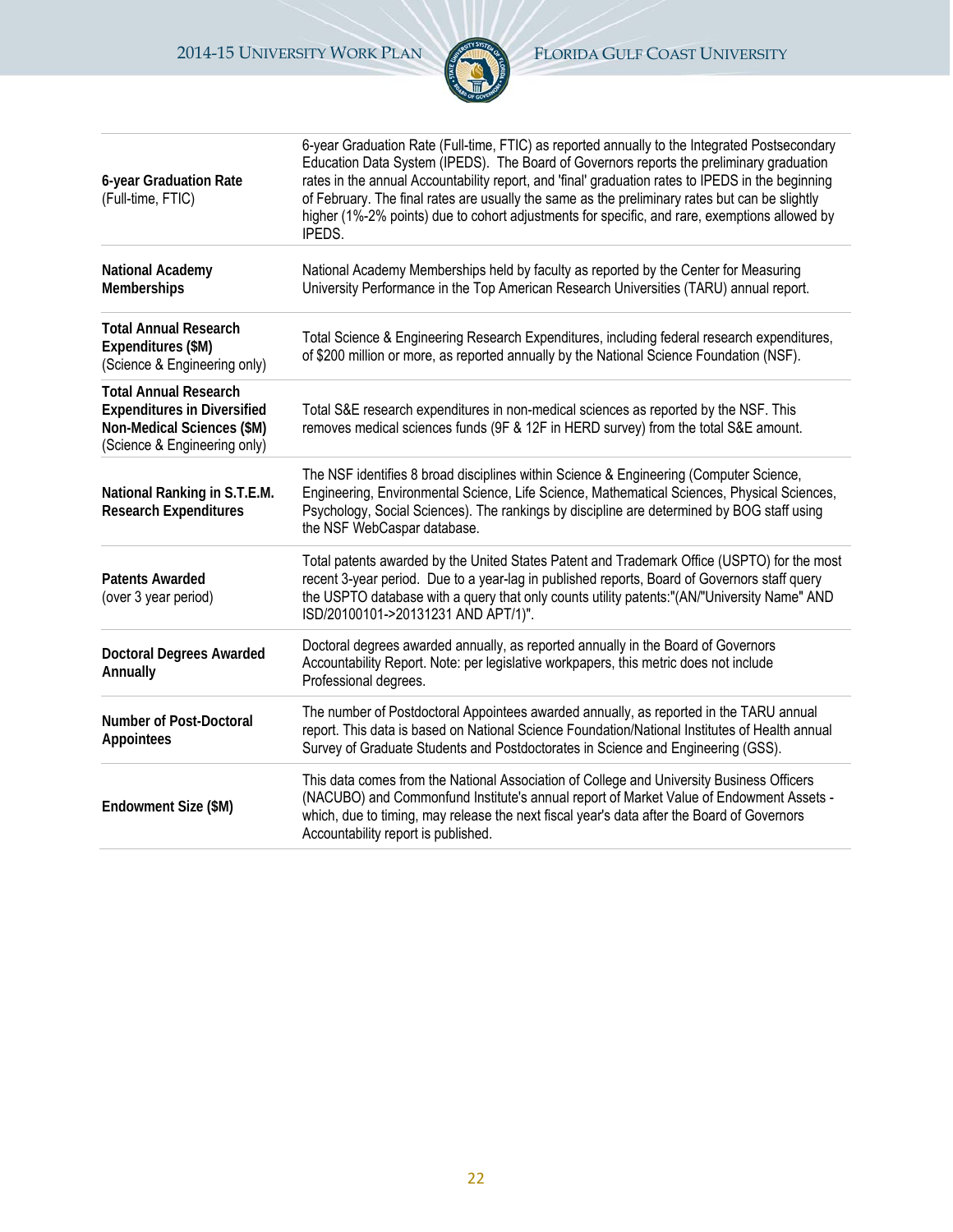**Goals Common to All Universities**



| <b>Academic Quality</b>                                                                |                                                                                                                                                                                                                                                                                                                                                                                                                                                                                                                                                                                                                                        |  |
|----------------------------------------------------------------------------------------|----------------------------------------------------------------------------------------------------------------------------------------------------------------------------------------------------------------------------------------------------------------------------------------------------------------------------------------------------------------------------------------------------------------------------------------------------------------------------------------------------------------------------------------------------------------------------------------------------------------------------------------|--|
| Avg. SAT Score (for 3 subtests)                                                        | The average SAT score for all three subtests (reading, mathematics and writing) for Admitted &<br>Registered FTIC (B,E) students (Fall only).                                                                                                                                                                                                                                                                                                                                                                                                                                                                                          |  |
| Avg. HS GPA                                                                            | The average HS GPA for Admitted & Registered FTIC and early admit (B,E) students.<br>Max score is 5.0.                                                                                                                                                                                                                                                                                                                                                                                                                                                                                                                                 |  |
| Professional/Licensure<br><b>Exam First-time Pass Rates</b>                            | The number of exams with first-time pass rates above and below the national or state average,<br>as reported in the 2012-13 Accountability report, including: Nursing, Law, Medicine (3 subtests),<br>Veterinary, Pharmacy, Dental (2 subtests), Physical Therapy, and Occupational Therapy.                                                                                                                                                                                                                                                                                                                                           |  |
| <b>Operational Efficiency</b>                                                          |                                                                                                                                                                                                                                                                                                                                                                                                                                                                                                                                                                                                                                        |  |
| <b>Freshman Retention Rate</b>                                                         | The percentage of a full-time, first-time-in-college (FTIC) undergraduate cohort (entering in fall<br>term or summer continuing to fall) that is still enrolled or has graduated from the same institution<br>in the following fall term as reported in the 2012-13 Accountability report (table 4B) - see link.                                                                                                                                                                                                                                                                                                                       |  |
| <b>FTIC Graduation Rates</b><br>In 4 years (or less)<br>In 6 years (or less)           | As reported in the 2012-13 Accountability report (table 4D), First-time-in-college (FTIC) cohort is<br>defined as undergraduates entering in fall term (or summer continuing to fall) with fewer than 12<br>hours earned since high school graduation. The rate is the percentage of the initial cohort that<br>has either graduated from or is still enrolled in the same institution by the fourth or sixth<br>academic year. Both full-time and part-time students are used in the calculation. The initial<br>cohort is revised to remove students, who have allowable exclusions as defined by IPEDS, from<br>the cohort.         |  |
| <b>AA Transfer Graduation</b><br>Rates<br>In 2 years (or less)<br>In 4 years (or less) | As reported in the 2012-13 Accountability report (table 4E), AA Transfer cohort is defined as<br>undergraduates entering in the fall term (or summer continuing to fall) and having earned an AA<br>degree from an institution in the Florida College System. The rate is the percentage of the initial<br>cohort that has either graduated from or is still enrolled in the same institution by the second or<br>fourth academic year. Both full-time and part-time students are used in the calculation. The initial<br>cohort is revised to remove students, who have allowable exclusions as defined by IPEDS, from<br>the cohort. |  |
| <b>Average Time to Degree</b><br>(for FTIC)                                            | This metric is the number of years between the start date (using date of most recent admission)<br>and the end date (using the last month in the term degree was granted) for a graduating class of<br>first-time, single-major baccalaureates in 120 credit hour programs within a (Summer, Fall,<br>Spring) year.                                                                                                                                                                                                                                                                                                                    |  |
| <b>Return on Investment</b>                                                            |                                                                                                                                                                                                                                                                                                                                                                                                                                                                                                                                                                                                                                        |  |
| <b>Bachelor's Degrees Awarded</b>                                                      | This is a count of baccalaureate degrees awarded as reported in the 2012-13 Accountability<br>Report (table 4G).                                                                                                                                                                                                                                                                                                                                                                                                                                                                                                                       |  |
| Percent of Bachelor's<br>Degrees in STEM                                               | The percentage of baccalaureate degrees that are classified as STEM by the Board of Governors<br>in the SUS program inventory as reported in the 2012-13 Accountability Report (table 4H).                                                                                                                                                                                                                                                                                                                                                                                                                                             |  |
| <b>Graduate Degrees Awarded</b>                                                        | This is a count of graduate degrees awarded as reported in the 2012-13 Accountability Report<br>(table 5B).                                                                                                                                                                                                                                                                                                                                                                                                                                                                                                                            |  |
| <b>Percent of Graduate Degrees</b><br>in STEM                                          | The percentage of baccalaureate degrees that are classified as STEM by the Board of Governors<br>in the SUS program inventory as reported in the 2012-13 Accountability Report (table 5C).                                                                                                                                                                                                                                                                                                                                                                                                                                             |  |
| Annual Gifts Received (\$M)                                                            | As reported in the Council for Aid to Education's Voluntary Support of Education (VSE) survey in<br>the section entitled "Gift Income Summary," this is the sum of the present value of all gifts<br>(including outright and deferred gifts) received for any purpose and from all sources during the<br>fiscal year, excluding pledges and bequests. (There's a deferred gift calculator at<br>www.cae.org/vse.) The present value of non-cash gifts is defined as the tax deduction to the<br>donor as allowed by the IRS.                                                                                                           |  |
| Endowment (\$M)                                                                        | Endowment value at the end of the fiscal year, as reported in the annual NACUBO Endowment<br>Study (changed to the NACUBO-Common Fund Study of Endowments in 2009).                                                                                                                                                                                                                                                                                                                                                                                                                                                                    |  |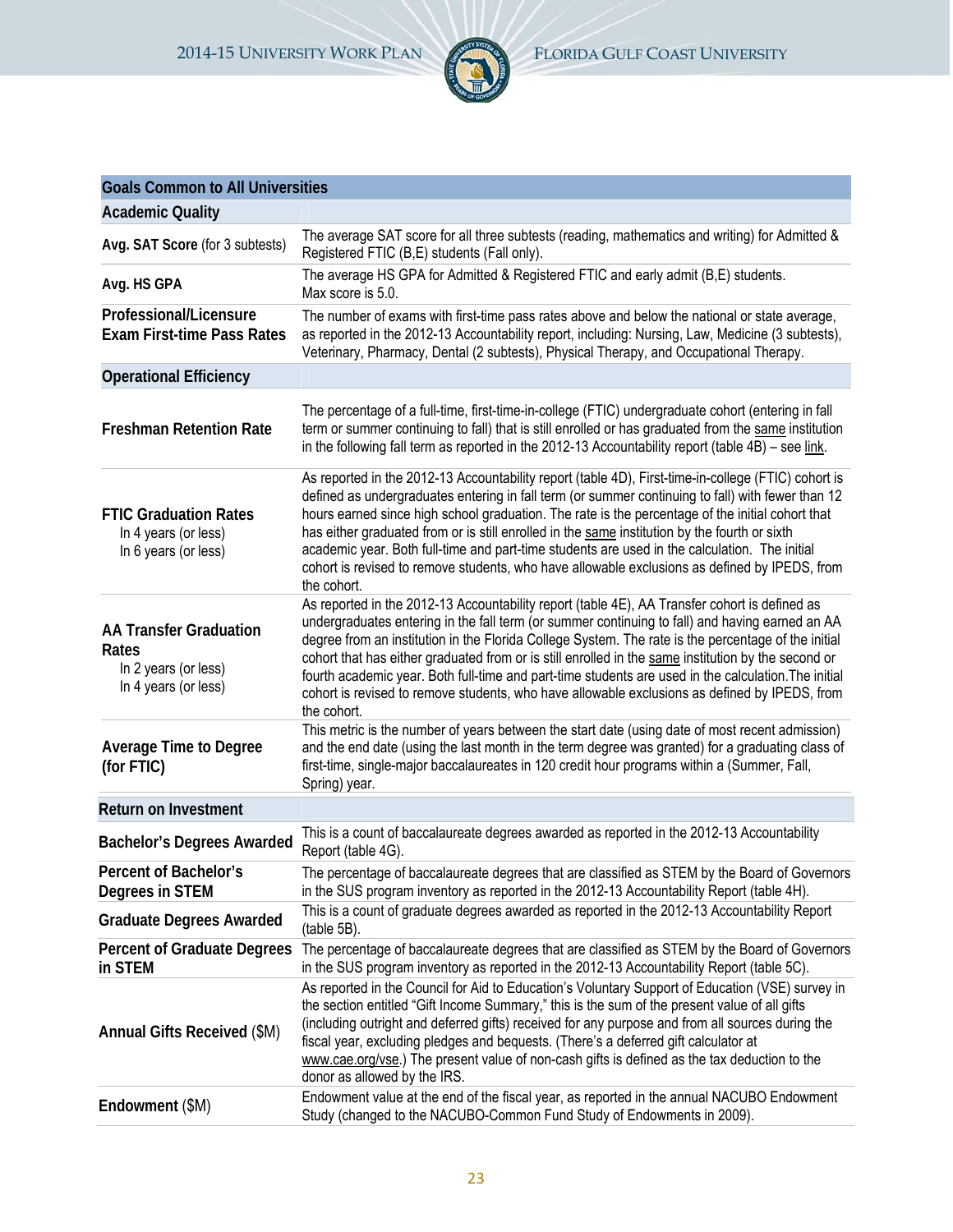

# **Goals Specific to Research Universities**

| <b>Academic Quality</b>                                                                                               |                                                                                                                                                                                                                                                                                                                                                                                                                                                                                                                                                                                                                                                                                                                                                                                                                                                                                                                                                                                                                                          |  |
|-----------------------------------------------------------------------------------------------------------------------|------------------------------------------------------------------------------------------------------------------------------------------------------------------------------------------------------------------------------------------------------------------------------------------------------------------------------------------------------------------------------------------------------------------------------------------------------------------------------------------------------------------------------------------------------------------------------------------------------------------------------------------------------------------------------------------------------------------------------------------------------------------------------------------------------------------------------------------------------------------------------------------------------------------------------------------------------------------------------------------------------------------------------------------|--|
| <b>Faculty Awards</b>                                                                                                 | Awards include: American Council of Learned Societies (ACLS) Fellows, Beckman Young<br>Investigators, Burroughs Wellcome Fund Career Awards, Cottrell Scholars, Fulbright American<br>Scholars, Getty Scholars in Residence, Guggenheim Fellows, Howard Hughes Medical<br>Institute Investigators, Lasker Medical Research Awards, MacArthur Foundation Fellows,<br>Andrew W. Mellon Foundation Distinguished Achievement Awards, National Endowment for<br>the Humanities (NEH) Fellows, National Humanities Center Fellows, National Institutes of<br>Health (NIH) MERIT, National Medal of Science and National Medal of Technology, NSF<br>CAREER awards (excluding those who are also PECASE winners), Newberry Library Long-<br>term Fellows, Pew Scholars in Biomedicine, Presidential Early Career Awards for Scientists<br>and Engineers (PECASE), Robert Wood Johnson Policy Fellows, Searle Scholars, Sloan<br>Research Fellows, Woodrow Wilson Fellows. As reported by the Top American Research<br>Universities - see link. |  |
| <b>National Academy Members</b>                                                                                       | The number of National Academy members included in the National Academy of Sciences,<br>National Academy of Engineering, and the Institute of Medicine. As reported by the Top<br>American Research Universities - see link.                                                                                                                                                                                                                                                                                                                                                                                                                                                                                                                                                                                                                                                                                                                                                                                                             |  |
| <b>Number of Post-Doctoral</b><br>appointees                                                                          | As submitted to the National Science Foundation Survey of Graduate Students and<br>Postdoctorates in Science & Engineering (also known as the GSS) - see link.                                                                                                                                                                                                                                                                                                                                                                                                                                                                                                                                                                                                                                                                                                                                                                                                                                                                           |  |
| Number of Science &<br><b>Engineering Disciplines</b><br>nationally ranked in Top 100<br>for research expenditures    | The number of Science & Engineering disciplines the university ranks in the top 100 (for public<br>and private universities) based on the National Science Foundation's annual survey for R&D<br>expenditures, which identifies 8 broad disciplines within Science & Engineering (Computer<br>Science, Engineering, Environmental Science, Life Science, Mathematical Sciences, Physical<br>Sciences, Psychology, and Social Sciences). Historically NSF provided these rankings (see<br>tables 45-61 at link), but now data must be queried via WebCASPAR - see link.                                                                                                                                                                                                                                                                                                                                                                                                                                                                   |  |
| <b>Return on Investment</b>                                                                                           |                                                                                                                                                                                                                                                                                                                                                                                                                                                                                                                                                                                                                                                                                                                                                                                                                                                                                                                                                                                                                                          |  |
| <b>Total Research Expenditures</b><br>(SM)                                                                            | Total expenditures for all research activities (including non-science and engineering activities)<br>as reported in the National Science Foundation annual survey of Higher Education Research<br>and Development (HERD).                                                                                                                                                                                                                                                                                                                                                                                                                                                                                                                                                                                                                                                                                                                                                                                                                |  |
| Science & Engineering<br><b>Research Expenditures in</b><br>non-medical/health<br>sciences                            | This metric reports the Science & Engineering total R&D expenditures minus the research<br>expenditures for medical sciences as reported by the National Science Foundation. Historically<br>NSF provided these data (see link, table 36 <i>minus</i> table 52), but now data must be queried via<br>WebCASPAR.                                                                                                                                                                                                                                                                                                                                                                                                                                                                                                                                                                                                                                                                                                                          |  |
| <b>Percent of R&amp;D Expenditures</b><br>funded from External<br><b>Sources</b>                                      | This metric reports the amount of research expenditures that was funded from federal, private<br>industry and other (non-state and non-institutional) sources.<br>Source: National Science Foundation annual survey of Higher Education Research and<br>Development (HERD).                                                                                                                                                                                                                                                                                                                                                                                                                                                                                                                                                                                                                                                                                                                                                              |  |
| <b>Patents Issued</b>                                                                                                 | The number of patents issued in the fiscal year as reported in the 2011-12 Accountability<br>Report (table 6A).                                                                                                                                                                                                                                                                                                                                                                                                                                                                                                                                                                                                                                                                                                                                                                                                                                                                                                                          |  |
| <b>Licenses/Options Executed</b>                                                                                      | Licenses/options executed in the fiscal year for all technologies as reported in the 2011-12<br>Accountability Report (table 6A).                                                                                                                                                                                                                                                                                                                                                                                                                                                                                                                                                                                                                                                                                                                                                                                                                                                                                                        |  |
| <b>Licensing Income Received</b><br>(\$M)                                                                             | License issue fees, payments under options, annual minimums, running royalties, termination<br>payments, amount of equity received when cashed-in, and software and biological material<br>end-user license fees of \$1,000 or more, but not research funding, patent expense<br>reimbursement, valuation of equity not cashed-in, software and biological material end-user<br>license fees of less than \$1,000, or trademark licensing royalties from university insignia. Data<br>as reported in the 2012-13 Accountability Report (table 6A).                                                                                                                                                                                                                                                                                                                                                                                                                                                                                       |  |
| Number of Start-up<br>Companies                                                                                       | The number of start-up companies that were dependent upon the licensing of University<br>technology for initiation as reported in the 2012-13 Accountability Report (table 6A).                                                                                                                                                                                                                                                                                                                                                                                                                                                                                                                                                                                                                                                                                                                                                                                                                                                          |  |
| National rank is higher than<br>predicted by Financial<br><b>Resources Ranking</b><br>based on US News & World Report | This metric compares the overall national university ranking to the financial resources rank as<br>reported by the US News and World report.                                                                                                                                                                                                                                                                                                                                                                                                                                                                                                                                                                                                                                                                                                                                                                                                                                                                                             |  |